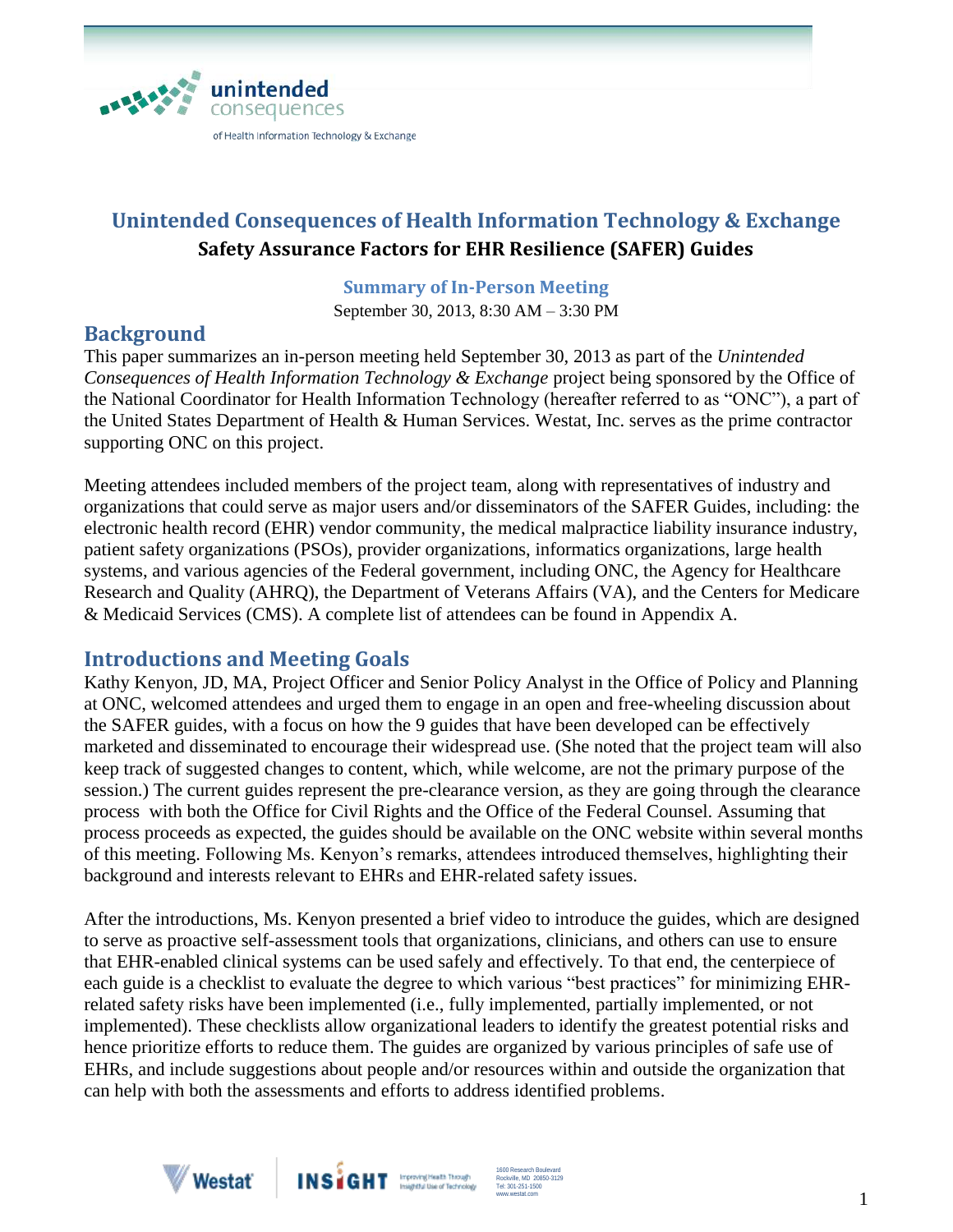

Available in both downloadable and electronic versions, the guides strive to be as interactive as possible, with liberal use of bookmarks, links, and drop-down boxes. The guides are part of a broader initiative within ONC known as the *Health IT Patient Safety Action and Surveillance Plan*. Published in July 2013, this plan revolves around strategies to use health information technology (IT) to make care safer and to continuously improve the safety of health IT. The upcoming publication of the SAFER Guides will represent a milestone in achieving one of the central goals of this initiative—supporting the development of tools and best practices for the safe implementation of EHRs. The plan also strives to improve knowledge about health IT safety, and the SAFER Guides also advance progress toward that goal. To build on this progress, ONC recently awarded two contracts that begin the process of enriching learning about health IT-related patient safety events. The first, awarded as a one-year contract this summer, will allow the Joint Commission to complete analysis of its sentinel event database to gather information on any events related to health IT. Reports from this analysis should be available in the next several months. The second contract, awarded in August 2013 to Westat, will support a partnership with several PSOs to complete an in-depth analysis of their large patient safety event databases with a specific focus on health IT-related events. The knowledge gained from these two contracts will further inform ONC's efforts to promote the safety of health IT.

# **Overview of SAFER Guides**

The morning session provided an overview of the SAFER Guides, including what they are and why and how they were developed.

# **Why Do We Need SAFER Guides?**

Dean F. Sittig, PhD, Professor of Biomedical Informatics at the University of Texas Health Science Center at Houston, discussed the various factors behind the decision to develop the SAFER Guides. The need for these guides is perhaps best illustrated through the many problems that routinely occur in health IT systems throughout the country, particularly with EHRs. For example, less than a month ago, Sutter Health System experienced a significant system outage shortly after spending \$1 billion to upgrade its EHR system. Such outages occur frequently, particularly in organizations that have comprehensive health IT systems that perform many functions. But organizations that use health IT only for specific functions (e.g., results reporting, scheduling, billing) also routinely fall victim to problems.

Unplanned downtime can happen anywhere at any time. In fact, a recent survey of members of the Scottsdale Institute (a group of sophisticated organizations committed to health IT) found that the overwhelming majority had experienced at least one unplanned downtime in the past three years, with over three quarters (79 percent) having an outage lasting eight hours or more and 13 percent experiencing one lasting 24 hours or more. Two of the surveyed organizations had a patient or staff member experience an injury during the unplanned downtime, while another experienced such an injury during a planned downtime.<sup>1</sup> A separate survey of 369 risk managers and lawyers in hospital systems conducted in August and September 2012 found that over half (53 percent) had experienced at least one serious safety event related to EHRs in the past five years, and 10 percent had experienced more than 20 such events. Common events include incomplete, missing, or misleading data (experienced by 52 percent of respondents); open or incomplete patient orders (51 percent); ineffective procedures and policies (46 percent); failure to follow up on abnormal test results (44 percent); confusing one patient



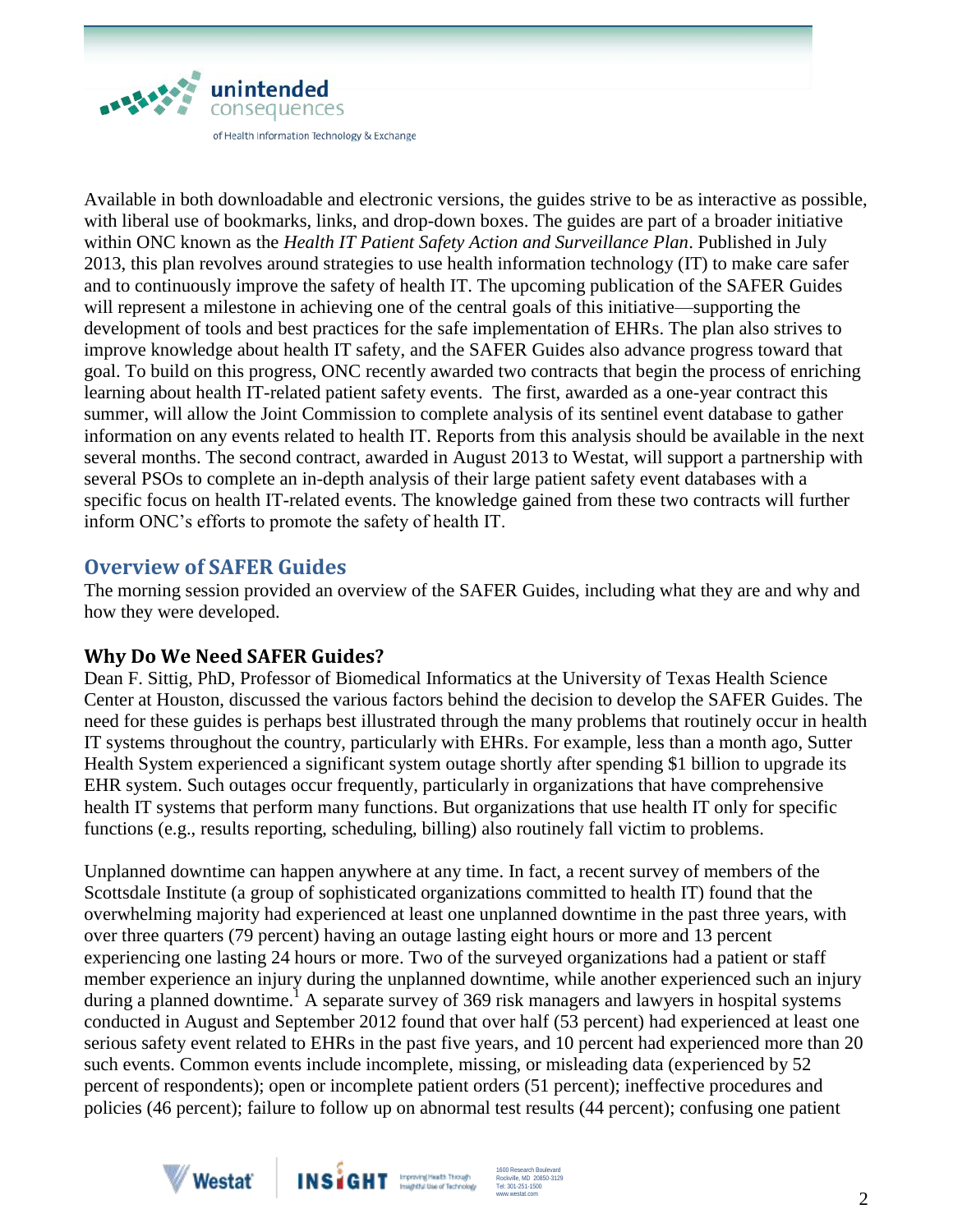

with another (43 percent); relying on inaccurate or incomplete patient data (39 percent); and intentionally or accidentally subverting clinical decision support (CDS) systems  $(34$  percent).<sup>2</sup> Common causes for these events include system interface problems (e.g., between computerized physician order entry or CPOE systems and pharmacy systems), incorrect input, software/system configuration issues, retrieving the wrong patient record due to duplicative names, and software functionality issues.<sup>3</sup> These anecdotes and statistics make it clear that national initiatives are needed to support organizational leaders and front-line clinicians in their efforts to ensure the safe implementation and use of EHRs. These individuals remain unaware of best practices in this area, particularly in identifying and addressing errors embedded in flawed interfaces between components of the EHR. To address these issues, improvements cannot focus only on the technology itself. Rather, success requires that close attention be paid to the many people and processes involved as well.<sup>4</sup>

# **The SAFER Guides in Brief**

The SAFER project includes nine separate guides, as outlined below:

- **Foundational guides**: The first of these two guides (entitled *High Priority Practices*) reviews roughly 20 best practices thought to be most important. The second (entitled *Organizational Responsibilities*) lays out the various people and processes that need to be involved in the effort.
- **Infrastructure guides**: These three guides focus on critical error-prone topics related to how EHR systems work: **system configuration** (e.g., so as to avoid the loss of test results), **system interfaces** (an area where problems frequently occur, often leading to "finger-pointing" by departments and people not accustomed to communicating with each other), and **contingency planning** in the event of system outages (which inevitably occur).
- **Clinical process guides**: These four guides cover important, error-prone processes related to EHRs, including **patient identification** (where errors can lead to catastrophic problems such as wrong-site surgery), **CPOE aided by decision support** (where problems can lead to patients receiving dangerous medications or procedures), **test results reporting and follow-up** (an area often plagued by delays and lost information), and **clinician communication**.

# **Methodology for Developing the SAFER Guides**

Joan Ash, PhD, MLS, MBA, Professor and Vice Chair of the Department of Medical Informatics and Clinical Epidemiology at the School of Medicine at Oregon Health & Science University, described the development process for the SAFER Guides. This process combined the gathering of evidence from the limited amount of published literature on the topic with the solicitation of input from experts and stakeholders in the field through expert panel and stakeholder meetings, in-depth visits to carefully selected sites, cognitive in-person and telephone interviews (to review drafts of the guides), and pilot testing. Stakeholder engagement involved presentations, teleconferences, and webinars with representatives of various professional societies and associations, PSOs, the Joint Commission, the Institute for Healthcare Improvement, and government agency sponsored panels and workgroups. The site visits consisted of nearly week-long visits by a team of five to eight researchers (including experts in



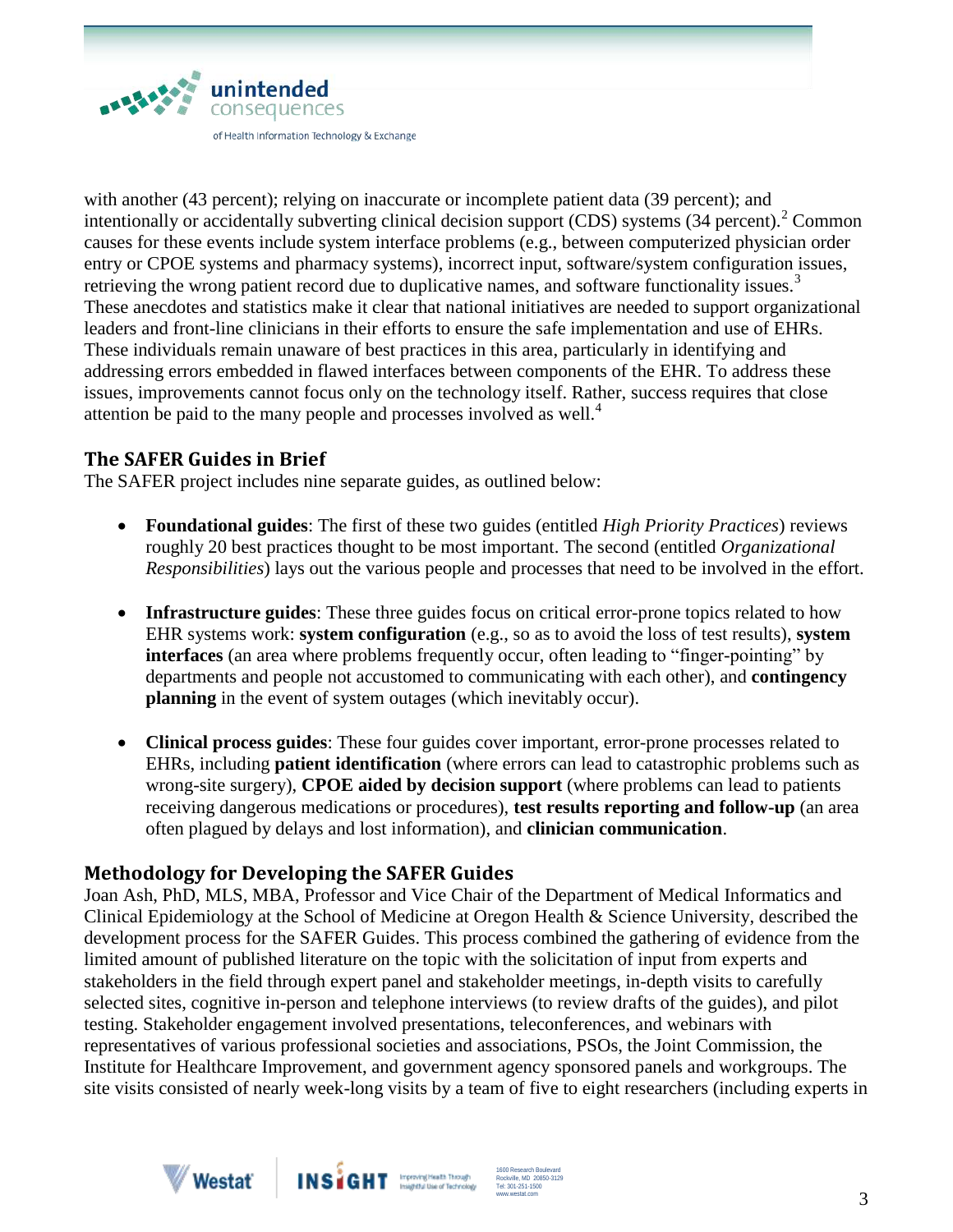

cognitive and behavioral sciences) who observed those using the guides and engaged in interviews and discussions about them. These visits provided an opportunity to do the following:

- Learn about best practices to avoid unintended consequences.
- Discover variations across different kinds of sites (which were purposely selected to include both large and small entities).
- Identify those interested in using the guides and understand how and when they would do so.
- Find out which aspects of the guide are most useful (and which are not).

Throughout the development process, the team continually refined the guides, iteratively making changes in response to input as it was received. Ultimately, the team gathered over 2,000 pages of information that informed the development process. Key lessons that emerged from this effort are outlined below:

- **Organization**: The guides should be organized around overarching principles, with specific practices within each. In addition, a rationale must be articulated for each practice, focusing on the risks of not doing what is recommended.
- **Implementation and use**: The guides should be designed to be used by multidisciplinary teams within an organization. The focus should be on self-assessment so as to help organizations improve rather than on "scoring" practices against peers. In addition, the self-assessment scale should be as simple as possible; this finding convinced the team to reduce the number of items on the scale to three (from five). Finally, the guides needed to include practices that apply both to standalone ambulatory centers and large health systems.
- **Content**: One of the guides should cover high-priority practices, giving users a place to start the effort. This guide helps users identify the biggest problem areas before diving into the more detailed guides to address them. The guides also need to include references so that users can know the source of the recommendations (even if it is expert opinion).

After the data-gathering process had been completed and the initial guides drafted, the team pilot tested them at five additional sites (i.e., not those used for the site visits), with the goal of answering the following questions:

- Who is in a position to respond to the questions included in the self-assessments? (As noted, completion of the guides usually involved a multidisciplinary team of individuals.)
- Is the guide user-friendly?
- Are the questions user-friendly?

This testing process elicited additional input, which led to further changes. The testing found that each guide took a team about 20 to 30 minutes to complete, depending on the number of people involved.



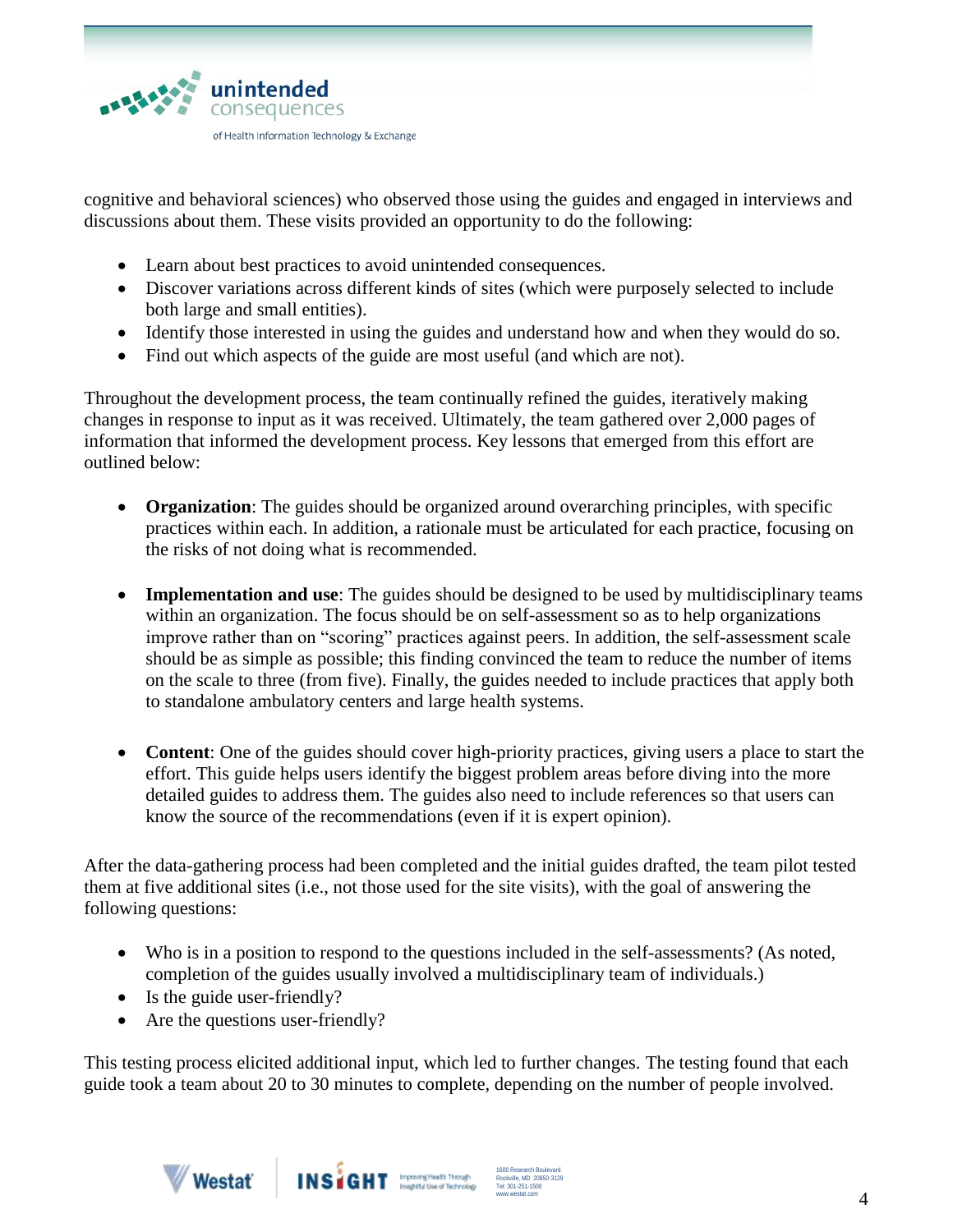

Generally, the process worked better if a "point person" took charge of the guide, sitting with individuals as they filled out their portion of the guide.

# **Conceptual Models Underlying the SAFER Guides**

Hardeep Singh, MD, MPH, serves as the Chief of the Health Policy Quality and Informatics Program at the Houston Veterans Affairs Health Services Research & Development Center of Excellence within the Michael E. DeBakey VA Medical Center and the Baylor College of Medicine, and as Director of the Houston VA Patient Safety Center of Inquiry. Dr. Singh reviewed the conceptual models that serve as the basis for the guides.

Recognizing that the design, development, implementation, use, and evaluation of health IT is complex and prone to failure, the team searched for new scientific "conceptual models" to help "get it right." Some models proved more useful than others, and the ultimate goal was to create a model that was practical and useful to the field, and that clearly communicated the intended messages. Ultimately, the team created the eight-dimensional *Socio-Technical Model of Safe and Effective EHR Use.* Depicted in Figure 1, the model incorporates eight dimensions that each must be addressed to succeed- **hardware/software**; **content** (e.g., knowledge, logic); **user interface**; **personnel** (including clinicians, IT personnel, system developers, and patients); **organizational policies, procedures, and culture**; **workflow and communication**; **measurement and monitoring**; and **external rules and regulations**.



**Figure 1 Socio-Technical Model of Safe & Effective EHR Use**

Underlying this model is a conceptual agreement on the appropriate evolution of EHR-related safety, which envisions three phases, as outlined below:



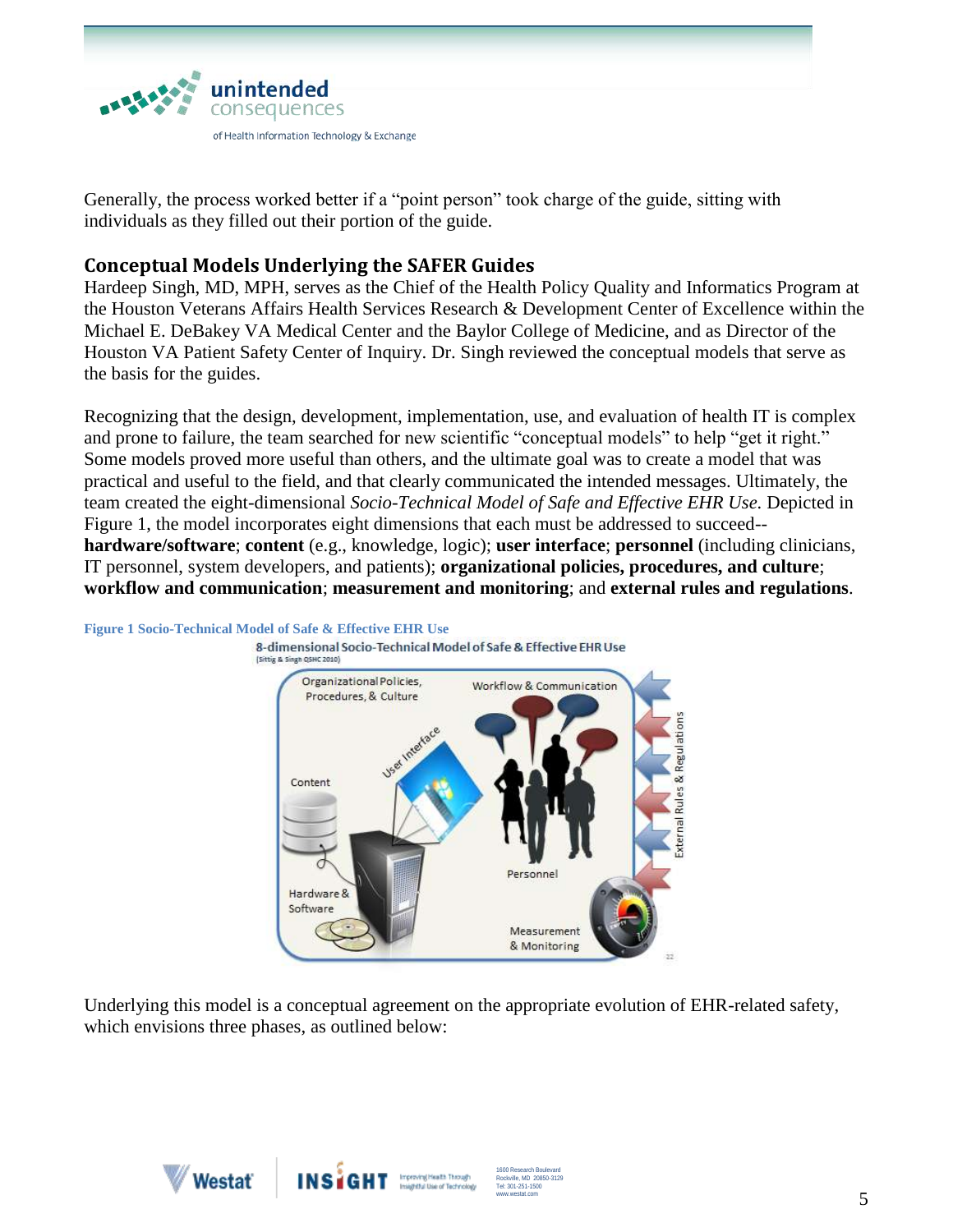

- **Safe health IT**: The first phase addresses safety concerns unique to EHR technology, with a focus on safety events that manifest early in the implementation process. Principles underlying this phase include data availability, data integrity, and data confidentiality.
- **Using IT safety**: Once safe implementation has occurred, the focus turns to optimizing use of EHRs to avoid inappropriate use of the technology and/or unsafe changes in workflows that could emerge from its use. Principles underlying this phase include complete and correct use of EHRs and system usability.
- **Using IT to monitor and improve patient safety**: The final phase focuses on how IT can be used to measure and improve safety, such as through triggers embedded in EHRs to help identify safety events and monitor healthcare processes and outcomes, with the goal of identifying potential safety concerns before they arise or cause harm. Principles underlying this phase include safety surveillance, optimization, and reporting.

Putting this all together, the SAFER Conceptual Model (see Figure 2) depicts the evolution from a paper-based to an EHR-enabled system, including the role of the eight dimensions in moving through this evolution effectively.



**Figure 2 SAFER Conceptual Model**

Once the model and principles were in place, the team focused on developing recommended practices that were not controversial in nature (i.e., acceptable to all key stakeholders), using diplomatic language and as few specifics as possible so that few if any stakeholders could argue with them.

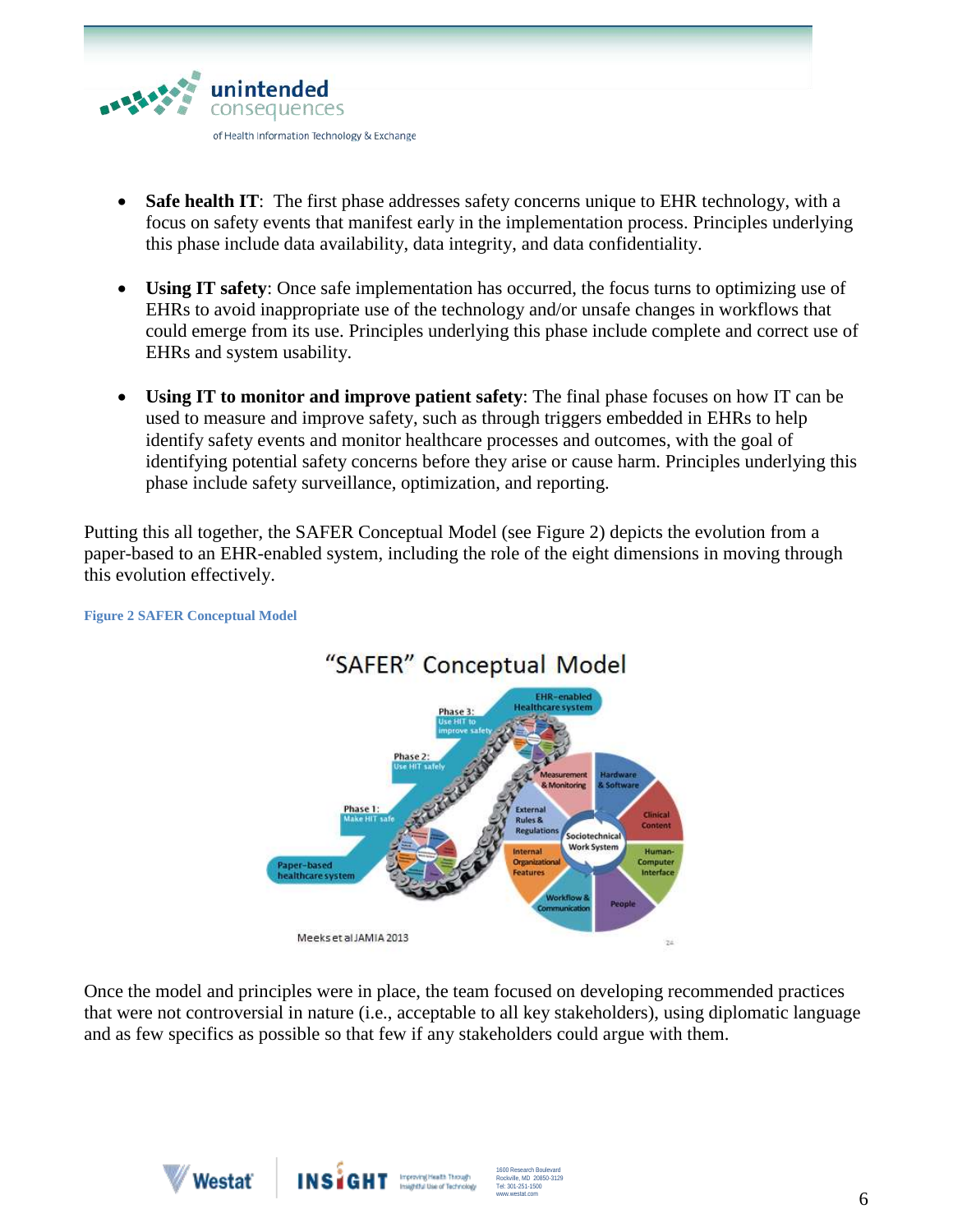

# **"Deep Dive" into One of the Guides**

To illustrate how each guide works, Dr. Sittig provided a "deep dive" into one guide: *High Priority Practices*. Like all the guides, this one is meant to be customizable at the local level, and can be used not only during the initial implementation of the system, but also several times a year to monitor progress in various areas.

As alluded to earlier, the *High Priority Practices* Guide represents a logical place for many organizations to start their efforts, as it helps to identify the biggest problem areas. Dr. Sittig briefly described each of the 18 practices deemed to be the highest priorities for most organizations, beginning with the phase-one issues described earlier—i.e., data availability, integrity, and confidentiality. As depicted in Figures 3 and 4, the guide includes summary pages that briefly list the practices and provide a place to assess the degree of implementation (full, partial, or not implemented), along with a more detailed page for each practice that includes a brief rationale explaining the importance of following this practice (and/or the consequences of not doing so); suggested sources of input to complete the assessment; and examples of specific sub-practices and scenarios. Dr. Sittig reviewed each of the 18 practices included in the *High Priority Practices* Guide; additional details can be found in the guide itself.

#### **Figure 3: SAFER Guide Checklist**

| » About the Checklist<br>> Team Worksheet<br>» About the Practice Worksheets<br>a Table of Contents |                        | > Practice Worksheets                                 |                                                                                                                                                                                                                                                                                                                                                                                                                                                     |                            | v                         |  |
|-----------------------------------------------------------------------------------------------------|------------------------|-------------------------------------------------------|-----------------------------------------------------------------------------------------------------------------------------------------------------------------------------------------------------------------------------------------------------------------------------------------------------------------------------------------------------------------------------------------------------------------------------------------------------|----------------------------|---------------------------|--|
| Phase 1 - Safe Health IT                                                                            |                        |                                                       |                                                                                                                                                                                                                                                                                                                                                                                                                                                     |                            |                           |  |
| <b>Recommended Practices</b>                                                                        |                        |                                                       | <b>Implementation Status</b>                                                                                                                                                                                                                                                                                                                                                                                                                        |                            |                           |  |
|                                                                                                     |                        |                                                       | Fully<br>in all areas.                                                                                                                                                                                                                                                                                                                                                                                                                              | Partially<br>in some areas | <b>Nok</b><br>implemented |  |
|                                                                                                     |                        |                                                       | m                                                                                                                                                                                                                                                                                                                                                                                                                                                   |                            |                           |  |
|                                                                                                     |                        |                                                       | o                                                                                                                                                                                                                                                                                                                                                                                                                                                   | n                          |                           |  |
|                                                                                                     |                        |                                                       |                                                                                                                                                                                                                                                                                                                                                                                                                                                     |                            |                           |  |
|                                                                                                     |                        |                                                       |                                                                                                                                                                                                                                                                                                                                                                                                                                                     |                            |                           |  |
|                                                                                                     |                        |                                                       |                                                                                                                                                                                                                                                                                                                                                                                                                                                     |                            |                           |  |
|                                                                                                     |                        | common clinical conditions, procedures, and services. | G0                                                                                                                                                                                                                                                                                                                                                                                                                                                  |                            |                           |  |
|                                                                                                     | systems are redundant. | available, and reviewed regularly.                    | Principle: Data Availability<br>Data and application configurations are backed up and hardware<br>EHR downtime and reactivation policies and procedures are complete,<br>Allergies, problem list entries, and diagnostic test results<br>(including interpretations of those results, such as "normal" and<br>"high"), are entered/stored using standard, coded data elements<br>Evidence-based order sets and charting templates are available for |                            |                           |  |



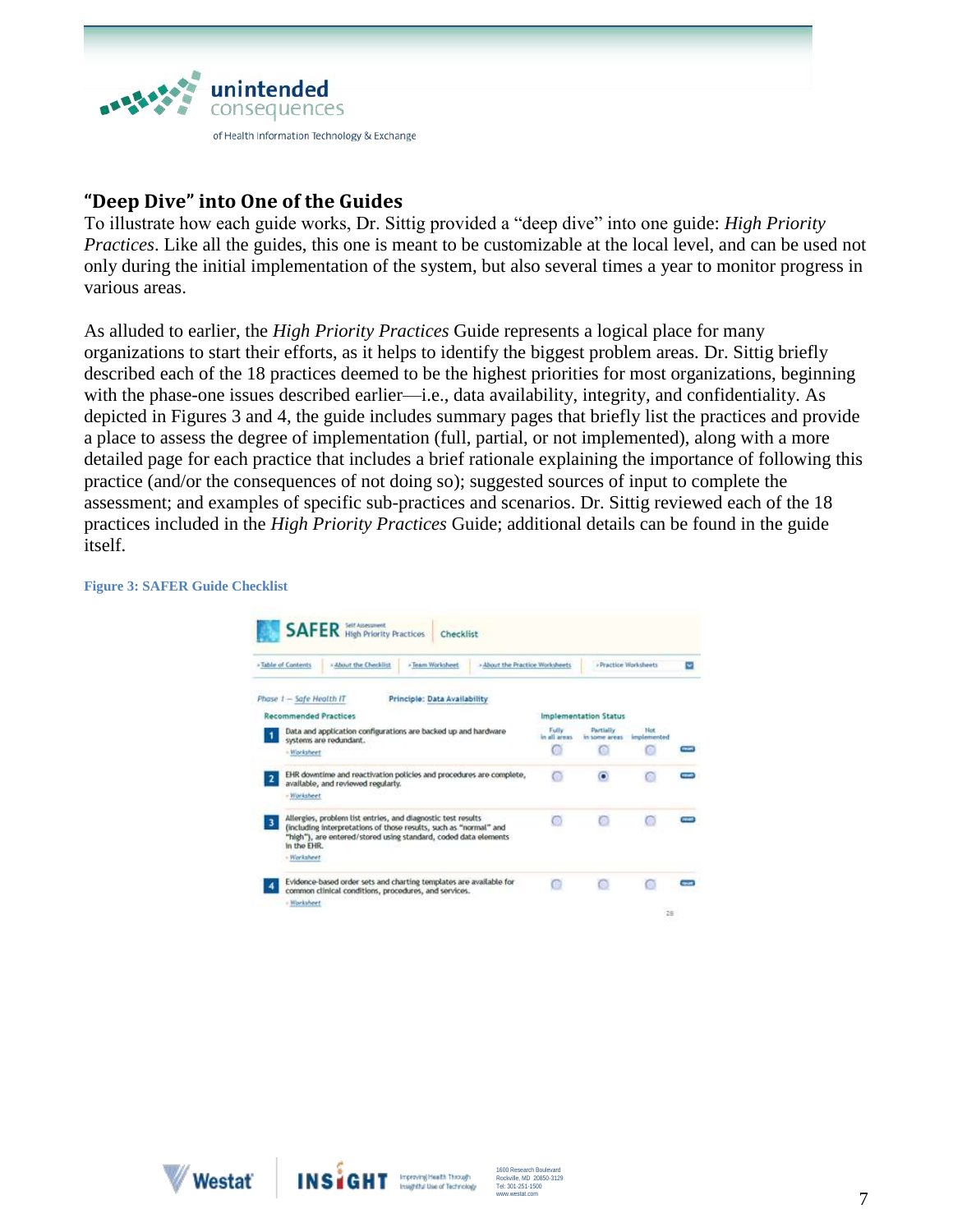

**Figure 4 SAFER Guide Planning Worksheet**

#### **SAFER Planning Worksheet** Recommended Practice **Implementation Status** 2 DR downtime and reactivation policies and procedures are complete, Partially in some areas available, and reviewed regularly.<sup>1</sup> - Checkflat Principle: Data Availability Spreested Sources of Input Health IT support staff Rationale for Practice or Risk Assessment Clinicians, support staff, Failure to prepare for the inevitability of EHR downtimes greatly<br>increases the potential for errors in patient care during these<br>difficult times. angror canacar.<br>administration Examples of Potentially Useful Practices/Scenarios · Policies describe: - When a "downtime" should be called (including when the EHR<br>is functionally unavailable [e.g., very slow response time]). **Assessment Noter** - Who will be in charge during the downtime, . How everyone will be notified, and - Who is responsible for entering data collected<br>during the downtime. . Hospital personnel are trained (and tested annually) in these procedures . The organization regularly conducts tabletop downtime and<br>reactivation simulations or "drills." See the Contingency Planning Guide for related<br>recommended practices. ä

# **Key Points from Discussion about Opportunities to Improve SAFER Guides**

Following the team's presentations about the guides, attendees engaged in an interactive discussion about potential opportunities for improvement. These discussions identified the need to consider development of the following:

- **Phase-zero materials:** There may be a need to develop materials for "phase zero"—i.e., before implementation. These might include an organizational readiness/cultural assessment tool (since cultural issues are critically important to successful implementation and safe use of EHRs); a short piece to convince senior administrators within the organization of the need to pay attention to EHR-related safety issues; a video or webinar that provides an overview of the guides as a package; and/or a "guide-to-the-guides" written piece that serves as a prequel to the material. Ms. Kenyon noted that some foundational materials are being developed as part of other ONC contracts. For example, ONC has a contract with RAND to assess implementation-related risks. As part of this work, RAND is collaborating with ECRI to examine six hospitals and four physician practices that have embarked on quality improvement projects designed to mitigate the unintended consequences of EHRs. Dr. Sittig and Dr. Singh are involved in this work, which includes a pre-assessment survey phase focused on cultural issues related to safety.
- **Cost and/or cost-effectiveness estimates:** Using these guides to promote the safety of EHRs requires both time and money. At the same time, this effort might lead to reduced liability costs, since delayed diagnoses are the most common reason for medical malpractice lawsuits, and some of these delays stem from lost or delayed test results. Consequently, it would be helpful to give users a sense of the costs of working through the self-assessment guides and the potential savings and benefits that might accrue from doing so. (This material could also be part of phase zero as outlined above.)



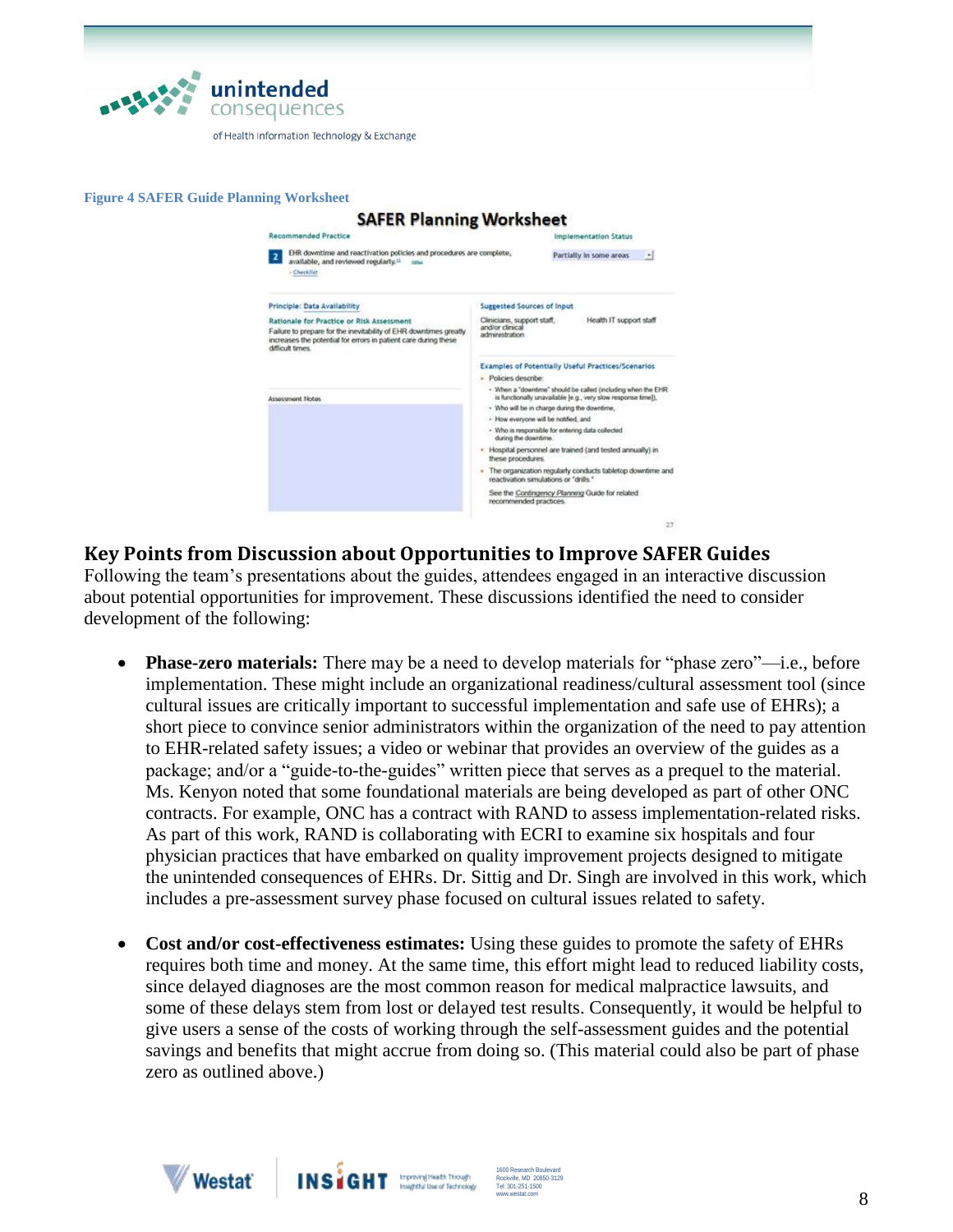

- **More digestible materials**: Consideration should be given to making the guides more digestible, including shortening them and migrating away from paper-based materials and downloadable PDF files posted on the Web, with more of an emphasis on interactive electronic materials.
- **Questions to ask vendors for those purchasing systems**: Existing material could potentially be repackaged to create a list of questions that organizations should ask of vendors before purchasing an EHR system. Many phase-one issues and some issues that arise in other phases can be addressed through system design, so it makes sense to ask the right questions of vendors upfront (before the purchase). Dr. Sittig noted that he and his colleagues are currently writing a paper on this topic, and he is intrigued by the idea that vendors could even be pre-qualified as "SAFER-compliant." As noted, however, many EHR-related safety issues have to do with people and processes (not technology), and hence purchasing a compliant system is not enough.
- **Guidance related to additional devices that connect to EHRs**: Many clinicians now use handheld devices to collect patient data that then gets input into the EHR. These devices may create additional safety risks related to data integrity and stewardship. The current guide covering system interface issues does not address use of these devices.
- **Documentation guide:** Consideration should be given to creating an additional guide covering documentation issues.
- **Regular updates:** Just as other tools—such as surgical checklists—are refined over time (often by those adopting them), these guides will need to evolve as well. However, the general principles underlying them should remain the same.
- **Easy access to additional tools and resources:** Potential users, particularly small physician practices, will need additional tools and resources (beyond the guides) to support successful implementation and use of EHRs. As noted, the versions available on the ONC website will include the ability to download references and related resources.
- **Illustrative examples for smaller organizations:** Small practices cannot be expected to take the same steps as larger ones that have more resources. Consequently, the details included within the write-up of each general practice should make an effort to include examples and illustrations relevant for smaller organizations. For example, the appropriate contingency plan for a small practice might be to close during a system outage, a step that a tertiary hospital cannot take.
- **Information on patient notification of test results:** Given the advent of patient portals and meaningful use (MU) requirements related to patient access to their medical records, consideration should be given to whether the guides can address this issue. Dr. Sittig noted that



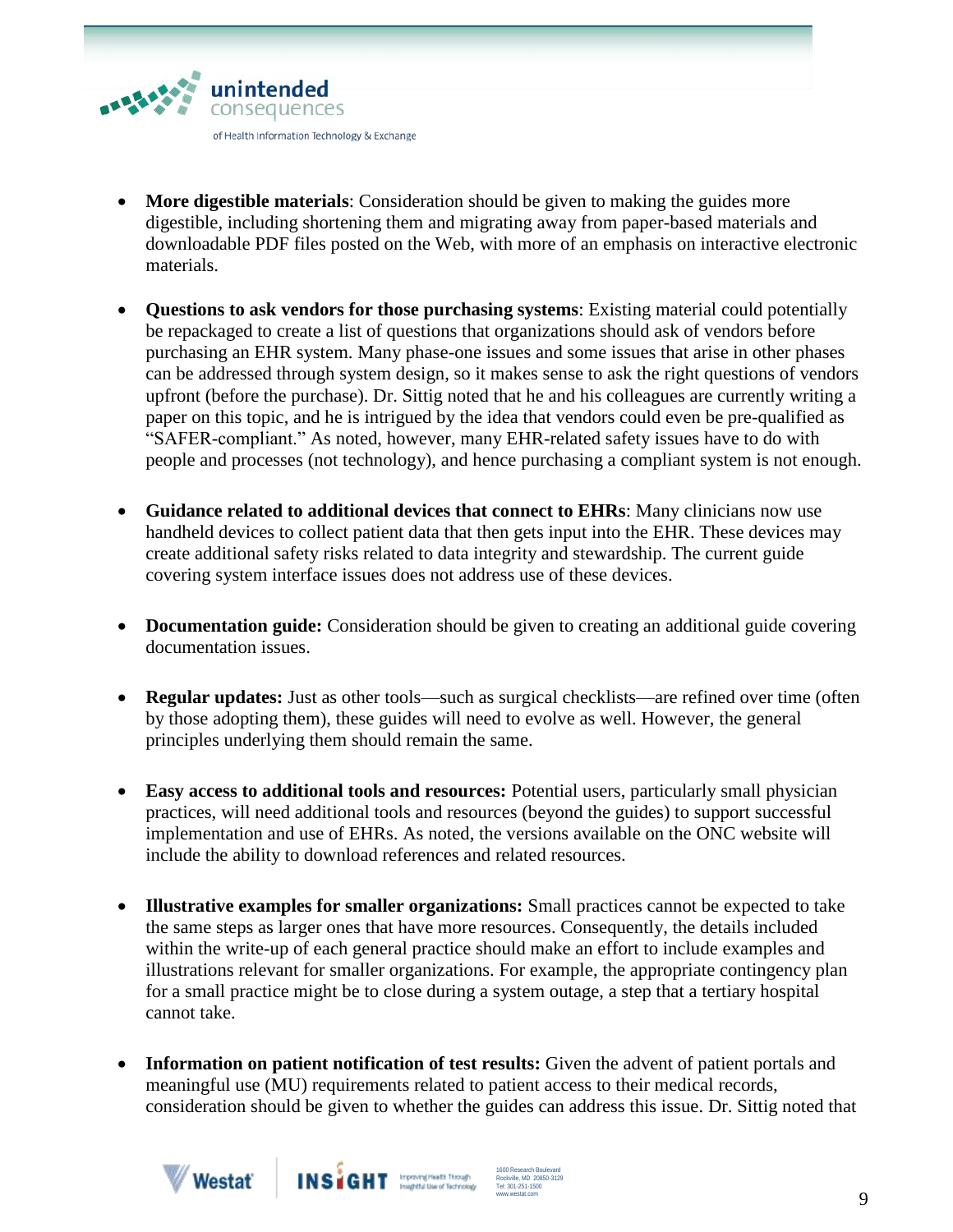

the team considered including content on this subject, but to date the evidence base related to reporting results to patients is not well developed. Over time, it might be possible to develop some guidance and best practices as the evidence base evolves.

# **Dissemination and Use of the SAFER Guides: Group Discussions**

The afternoon session focused on how different stakeholder groups can promote the dissemination and encourage the use of the SAFER guides by ambulatory practices and large health systems, including the role of professional associations, vendors, and others.

# **Promoting Dissemination and Use in Ambulatory Practices**

Michael S. Barr, MD, MBA, FACP, Senior Vice President of the Division of Medical Practice at the American College of Physicians (ACP), led a discussion on how to promote dissemination and use of the SAFER Guides in ambulatory practices, including drivers and/or leverage points that could encourage such dissemination and use. The conversation focused on smaller practices (10 or fewer physicians), which make up the bulk of ACP's membership. The vast majority (80 to 90 percent) of these smaller practices have implemented EHRs.

### **Strategies and Activities to Promote Dissemination and Use**

This discussion highlighted the following potential strategies and actions for promoting dissemination and use of the guides by ambulatory practices:

- **Liability insurance discounts and insurer-facilitated dissemination**: Medical malpractice liability insurers could create a financial incentive for clients to work through the guides to reduce EHR-related safety risks. For example, they could tie a portion of the rebate to completion of the guides. While hard data are not available, carriers generally feel that improvements in this area could lead to a reduction in claims, particularly the many claims related to delayed diagnosis. In addition, the Physician Insurers Association of America (PIAA, a coalition of medical malpractice liability insurers) could serve as a vehicle for disseminating and promoting use of the guides, as could representatives of individual liability insurance companies during regular meetings with clients.
- **Continuing education and/or maintenance-of-certification (MOC) credits**: Professional associations could give nurses and physicians continuing education and MOC credits for working through the guides.
- **Written and other materials by national professional associations**: Since medical students, residents, and nursing students do not learn much about practice management during training, professional associations need to disseminate information about EHR-related safety risks and the SAFER Guides as a mechanism for identifying and reducing them. Associations that could assist in this effort include those focused on primary care, such as the American Academy of Family Physicians (AAFP) and the American Board of Internal Medicine (ABIM), along with specialty societies (e.g., American College of Surgeons) and nursing associations (e.g., the



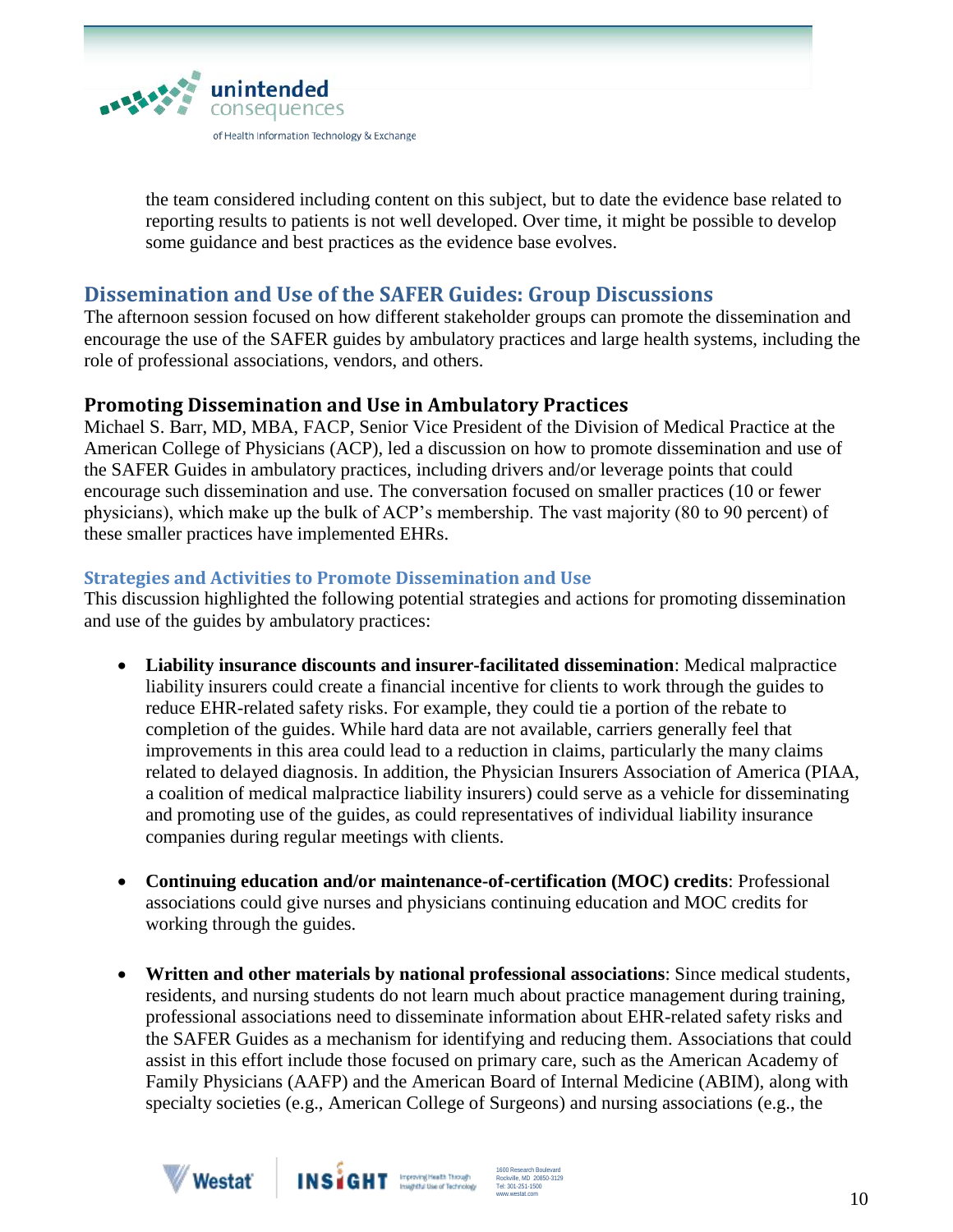

American Academy of Ambulatory Care Nurses). These organizations can spread the word through their publications, webinars, and other normal activities.

- **Briefings at local hospital staff and medical society meetings**: "Teaser" material to introduce the SAFER Guides could be distributed and briefly discussed at hospital staff meetings and regular sessions held by local chapters of medical societies.
- **Dissemination through EHR developers/vendors**: Vendors have a strong interest in promoting the safe and effective implementation and use of their systems, and hence represent a natural partner in disseminating the SAFER Guides, particularly to smaller practices who do not have staff dedicated to patient safety or health IT. Many vendors host regular user-group meetings and other educational sessions that represent a potential opportunity to disseminate and discuss the practices in the guides. Vendors can also assist their clients in promoting the safe and effective use of EHRs (including working through the guides and implementing recommended practices). However, they typically charge a fee for these value-added services.
- **Incorporation and/or linkages to external and/or regulatory requirements**: ONC did not develop the SAFER Guides with the intention of mandating their use as part of regulation requirements or certification. That said, several attendees suggested that ambulatory practices would be much more likely to pay attention to the guides if they were an explicit part of MU requirements and/or *Health Insurance Portability and Accountability Act* (HIPAA) regulations, or were incorporated as part of accreditation and/or recognition programs run by the Joint Commission and National Committee for Quality Assurance (NCQA). Short of these organizations taking that step, there may be opportunities to highlight for would-be users how the SAFER Guides can help in complying with existing regulations and requirements from these and other entities. To that end, ONC has conducted a "crosswalk" between the recommended practices in the guides and MU and HIPAA requirements.
- **Dissemination through existing EHR coalitions**: Existing coalitions focused on EHRs represent an important vehicle to spread information about the SAFER Guides. In particular, the Physicians' Electronic Health Record Coalition (PEHRC) may represent a valuable partner. PEHRC brings together more than 20 [medical societies r](http://pehrc.wordpress.com/members-of-pehrc/)epresenting over 600,000 physicians who work primarily in small and medium-sized practices. Members routinely share information to support the safe and effective use of health IT. Since many physicians do not have time to read journals and/or attend meetings sponsored by specialty societies, organizations like PEHRC may represent an effective mechanism for reaching this audience.
- **Dissemination through regional extension centers (RECs)**: As long as they exist, RECs represent a potential vehicle to promote dissemination of the guides to ambulatory practices.



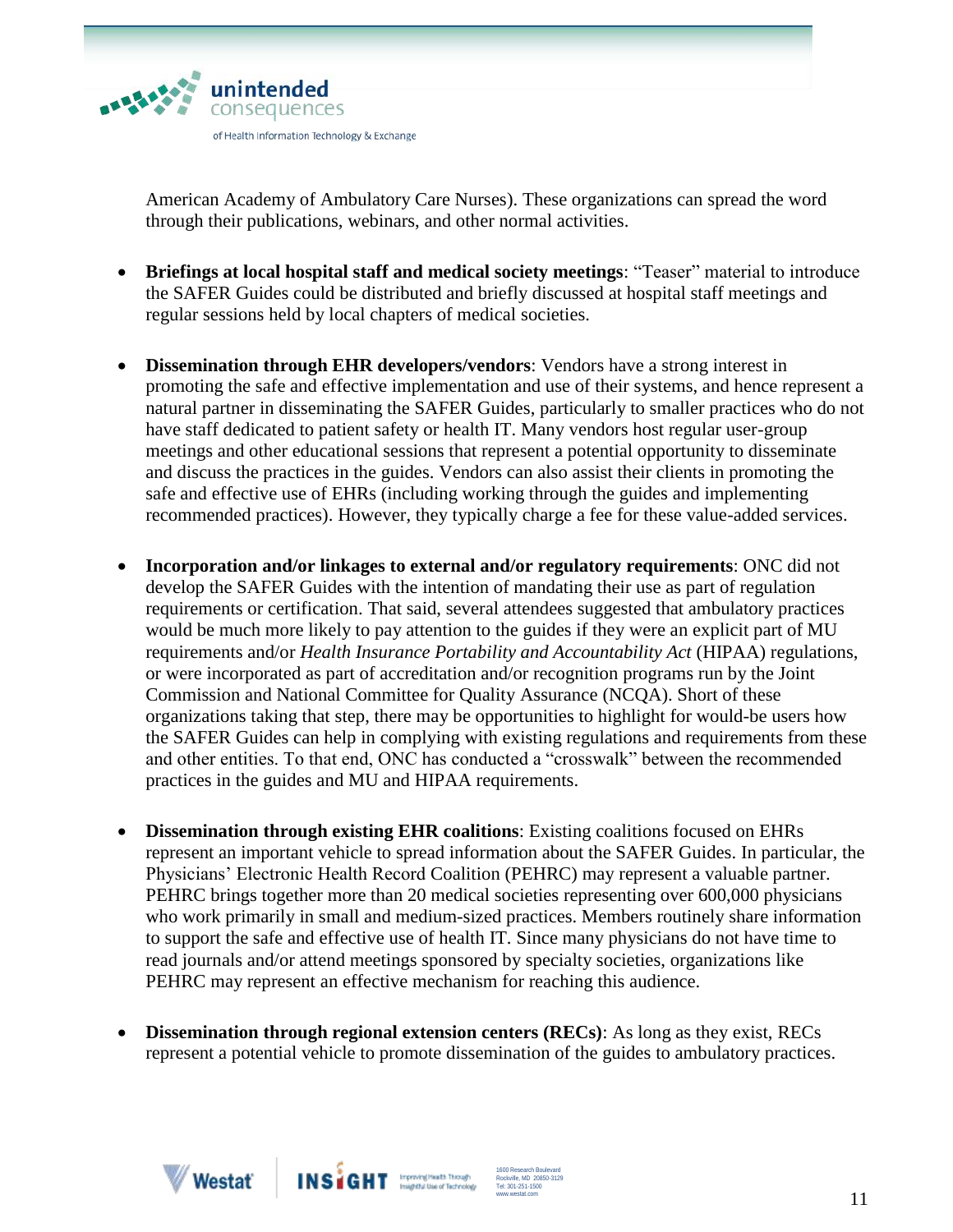

- **Dissemination through health plans**: Health plans and their associations (e.g., America's Health Insurance Plans) routinely push out educational materials to provider organizations, and hence represent another potential vehicle for disseminating the guides.
- **Integration into medical, nursing, health management, and allied health professional schools**: There may be opportunities to convince medical, nursing, health management, and allied health professional schools and training programs to integrate material about the safe and effective use of EHRs into their curriculum. To that end, material in the SAFER Guides may need to be repackaged to allow faculty to drop this material into an existing syllabus.
- **Coordination with Institute of Medicine (IOM) initiatives**: The guides might fit in well with IOM-led activities and initiatives, such as its program focused on learning healthcare systems.

#### **The Right Message**

In addition to discussing potential strategies and vehicles to promote dissemination and use among ambulatory practices, attendees also highlighted the importance of crafting the right message. Key points are outlined below:

- **Develop congruent message and marketing**: Given the multitude of requirements and issues facing ambulatory practices and the many other tools and resources being marketed to them to help them respond, any campaign to promote awareness of these guides runs the risk of becoming lost as "background noise." To reduce that risk, key stakeholders should develop and use common messages and marketing strategies. Small practices, in particular, need that common, united front. As noted, this congruence should extend to the relationship between the SAFER Guides and various external requirements and regulations facing practices, such as MU requirements and NCQA medical home accreditation standards, with an emphasis on how use of the SAFER Guides can help practices in meeting these external requirements.
- **Emphasize the evidence**: Clinicians are used to dissecting clinical evidence, and hence will be more responsive if they understand that these guides are based on a substantial body of evidence—in this case, operational rather than clinical evidence. As a result, marketing efforts should emphasize the data-gathering process used to support development of the guides, including the extensive site visits and pilot testing.
- **Explain costs of not participating (and benefits of doing so)**: Would-be users need to understand clearly the benefits of participating, including any negative ramifications of not doing so. Consequently, marketing and awareness campaigns should emphasize the magnitude of the problem of EHR-related safety risks; the potential to avoid patient safety events, save lives, and reduce liability-related costs by proactively addressing these risks through use of the SAFER Guides; and the potential human and financial consequences of failing to do so. The



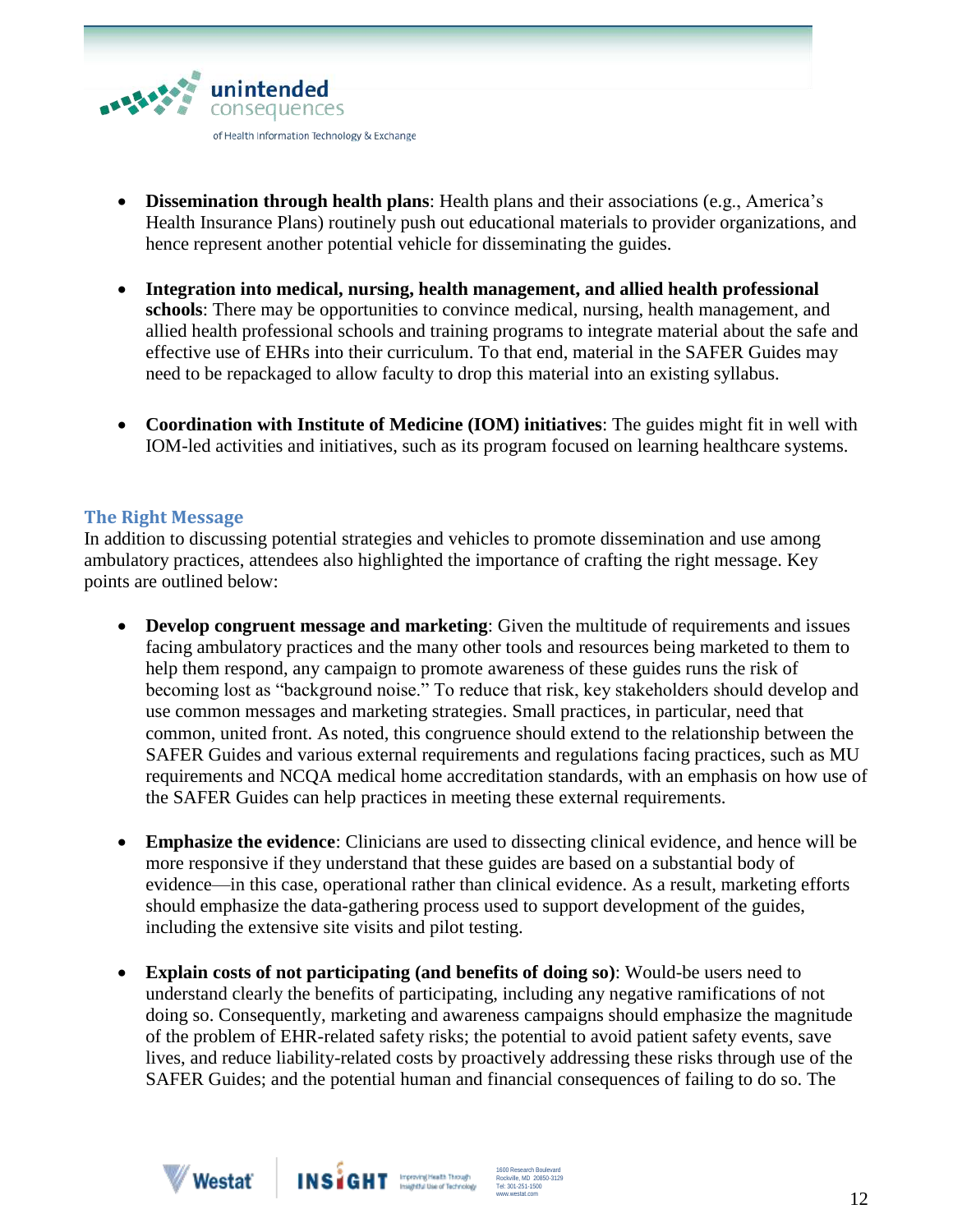

goal is to convince practices of the merits of being proactive in this area, rather than having them become motivated only after a major safety event occurs.

- **Emphasize ability to integrate into existing workflows**: Completing the guides and addressing the problems identified in them cannot be viewed as a burdensome, time-consuming process. Rather, these activities must fit within existing work processes and flows, including activities already required by external regulators and stakeholders. The goal is to make regular use of these tools a part of the everyday culture and operations of the practice, embedding it within existing systems and technology.
- **Create communities of practices based on common needs**: People naturally want to find and share information with others in similar situations. Consequently, consideration should be given to using social media and other vehicles to promote development of various "communities" made up of practices dealing with similar challenges.
- **Avoid unrealistic recommendations**: The leaders of small practices will likely ignore recommendations viewed as unrealistic, such as insisting that they invest substantial sums of money in expensive IT systems, or that they shut down their practice completely during a system outage. Instead, these leaders need realistic options, along with guidance on how to identify their most pressing problems and realistic, affordable actions to address them.

# **Promoting Dissemination and Use in Large Health Systems**

Karen P. Zimmer, MD, MPH, FAAP, Medical Director of the Patient Safety, Quality, and Risk Group at ECRI Institute, led a discussion of how best to promote dissemination and use of the SAFER Guides in large health systems, including drivers and/or leverage points that could encourage such dissemination and use. The discussion surfaced many of the same strategies and activities highlighted in the previous section for ambulatory practices. Additional thoughts on these strategies and activities, along with other issues and needs specific to large health systems, are outlined below:

- **Need for testing and adaptation to integrate into existing structures and workflows**: Large healthcare systems likely need to test and refine the guides to make them fit within existing organizational structures and workflows. For example, the VA is considering testing the guides to see which parts apply. Some reconfiguring will likely be necessary to make the guides fit into the VA's functional structure, which includes separate departments focused on the care environment, facilities management, and other functional areas. It is not yet clear where specific guides or sections of guides fit into these areas.
- **Need for clear articulation of the value of guides, including anecdotes and return on investment (ROI) data**: The leaders of most large systems are focused on putting in place new care delivery models that promote value and financial sustainability, while simultaneously meeting MU and other requirements. Consequently, c-suite executives are unlikely to pay



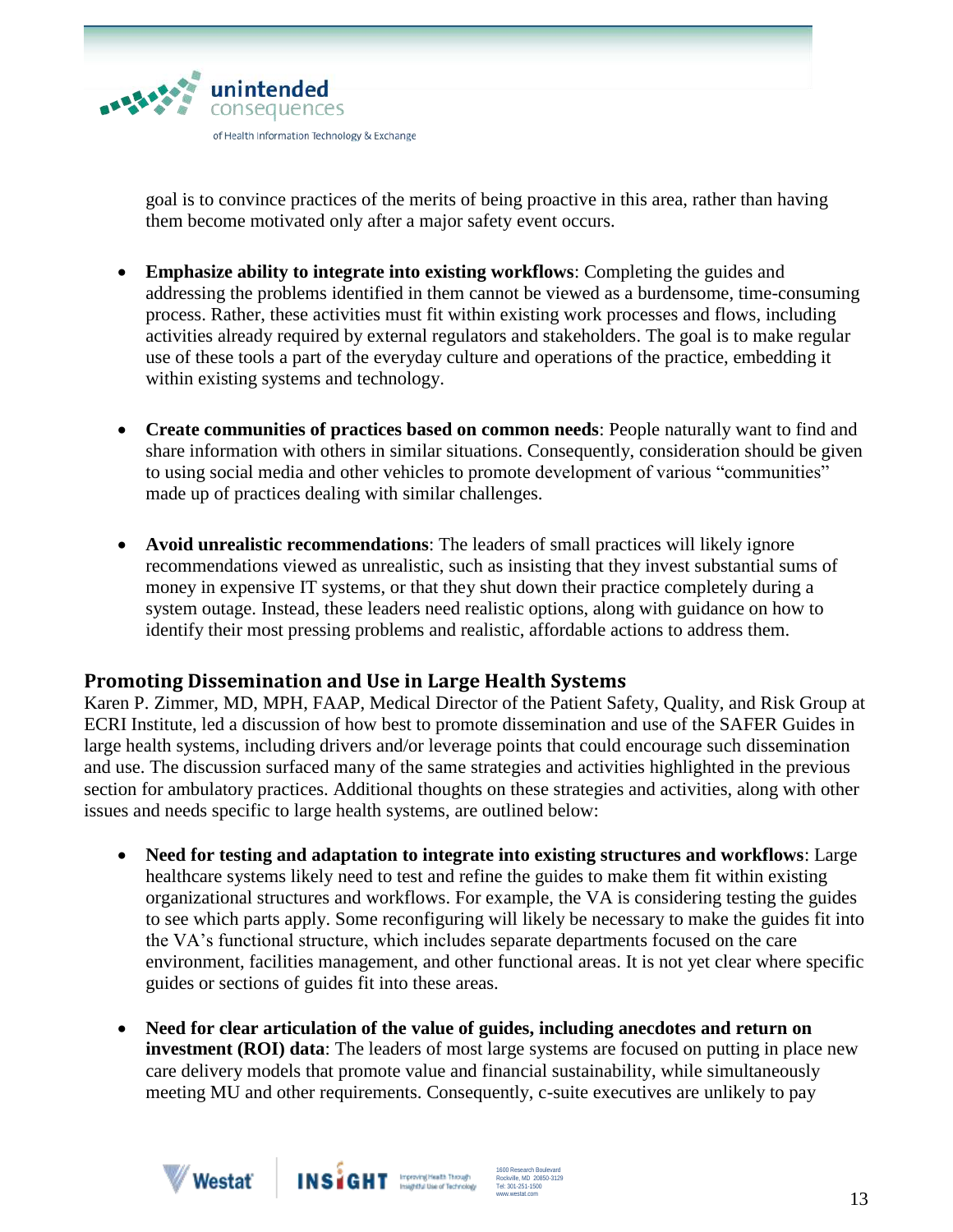

attention to these guides without some evidence that demonstrates the value of doing so. To that end, it would be useful to share anecdotes of systems that have benefited or could have benefited from the guides; for example, the VA had a configuration problem several years ago that likely could have been avoided through use of the guides, particularly those parts targeting people and process issues. (PSOs might serve as a potential source for other anecdotes.) In addition, information on the potential ROI from completing the guides and addressing problem areas would be useful in attracting c-suite support.

- **Shorter summary pieces**: The leaders of large systems do not have time to pay attention to lengthy documents. Consequently, shorter pieces should be developed that concisely capture the rationale for the guides, and that help system staff use them efficiently and effectively within existing workflows. Ms. Kenyon noted that it is impossible to determine the appropriate length for the guides, and that some audiences may want more details than what is currently available. However, she believes there may also be a need for a "mini" version of the guides oriented for senior-level executives.
- **Guidance on hand**-**held devices**: As noted earlier, many clinicians use hand-held devices when caring for patients, collecting data that will then be input into the EHR system. Use of these devices is particularly common among physicians practicing in hospitals and large systems. At one system, for example, roughly half of doctors already use such devices, a figure that is expected to reach 80 or 90 percent by 2015. In many cases, hospital and health system leaders encourage use of such devices. Consequently, there is a need to develop guidance on use of these devices and how they interface with EHRs. Dr. Sittig noted that some guidance on this issue does exist, but it is not part of the SAFER Guides.
- **Potential for students, residents, and fellows to be involved**: In collaboration with the Association of American Medical Colleges (AAMC), the VA National Center for Patient Safety is getting medical students, trainees, and fellows involved in using the SAFER Guides to assess EHR-related safety issues. This work will allow these students to meet their requirement to participate in quality and safety projects as part of their training. Other large systems with medical schools could consider a similar approach, allowing them to use trainees as a source of manpower to work through the self-assessment tools in the guides.
- **Potential role for provider associations**: Like the medical professional societies, provider associations such as the American Hospital Association (AHA) can play a key role in disseminating and promoting use of the guides through website postings, regional and national meetings, webinars, and other vehicles. For example, the annual meeting of AHA's National Patient Safety Fellow Program might be a natural place to disseminate and discuss the guides.
- **Need for comprehensive plan with common message, tied to culture of safety**: Given that the guides will be available in a few months, the timeline is short to put together a



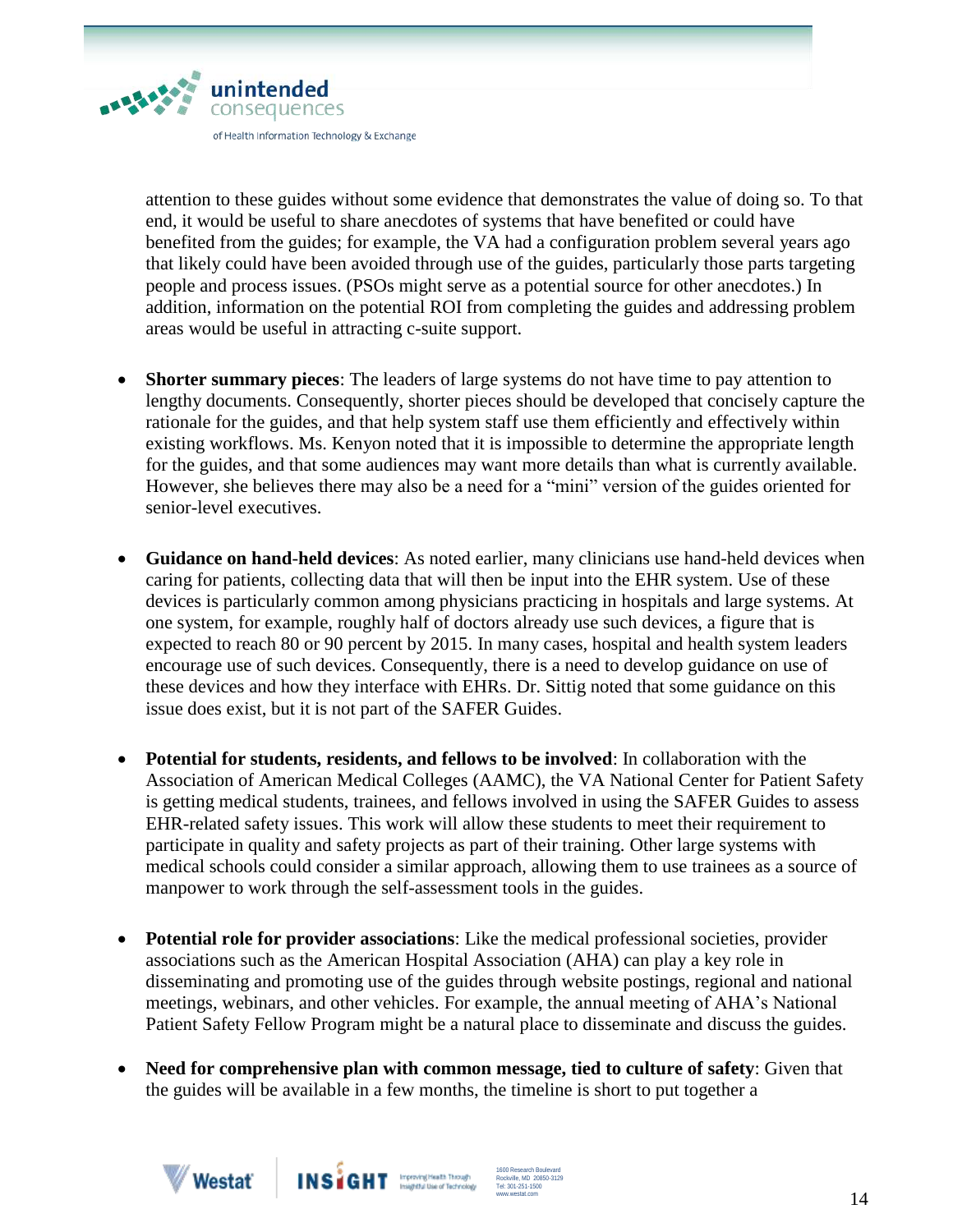

comprehensive, coordinated marketing plan involving all key stakeholders. As discussed earlier, the many stakeholders working to disseminate and promote these materials need to speak with a common voice that emphasizes use of the guides as consistent with the overall safety of culture that exists within large systems and hospitals. The message should be positive, emphasizing the role of the guides in promoting the best (and safest) care possible.

- Need to tie to existing mandates and requirements: As discussed earlier in the context of ambulatory practices, large health systems will be more likely to pay attention to the guides if they understand their tie to existing requirements and mandates from CMS, the Joint Commission, MU, and other external accreditation and recognition programs (e.g., NCQA's medical home recognition program, the American Nurses Credentialing Center's magnet hospital program). The willingness of leaders of hospitals and health systems to use the guides will be greater if they understand how doing so can help them respond to these external demands and/or earn external recognition and positive publicity. Similar to the discussion during the earlier panel on ambulatory practices, some attendees felt that large systems will not use the guides to focus on EHR-related safety issues unless forced to do so. At the same time, other attendees cautioned against mandating use of the guides, preferring instead that external organizations allow them to be used as a way to demonstrate compliance with existing regulations and requirements. For example, completing the guides could help organizations to meet various conditions of participation, such as existing requirements to demonstrate the existence of safe systems or to comply with national patient safety goals related to reducing patient identification errors. The SAFER Guides could also be a valuable resource for Joint Commission surveyors as they assess the safety of IT systems (an area where most surveyors lack in-depth knowledge).
- **Need to tap into informatics community**: Organizations focused on informatics, including the American Medical Informatics Association, the American Nursing Informatics Association, and the Healthcare Information and Management Systems Society, represent critical partners in any effort to promote dissemination and use of the guides to hospitals and health systems.
- **Potential for vendors to promote use of guides**: Vendors often face challenges in partnering with hospitals and health systems in the area of patient safety. The SAFER Guides, however, might represent an opportunity for vendors to "compete" on safety by creating systems that are "SAFER-compliant" and by working more closely with hospitals to end the traditional just-intime implementations of EHR systems that often result in failure. Instead, vendors and hospitals could move to a new type of arrangement where, as a prerequisite to partnering, vendors offer SAFER-compliant systems and hospitals meet people and process recommendations within the guides.
- **Need for ongoing measurement and monitoring**: Once the guides have been released, a system will be needed to determine if anyone is using them and to track the impact for those that do. While the self-assessment tools are meant to be used internally, there may be opportunities



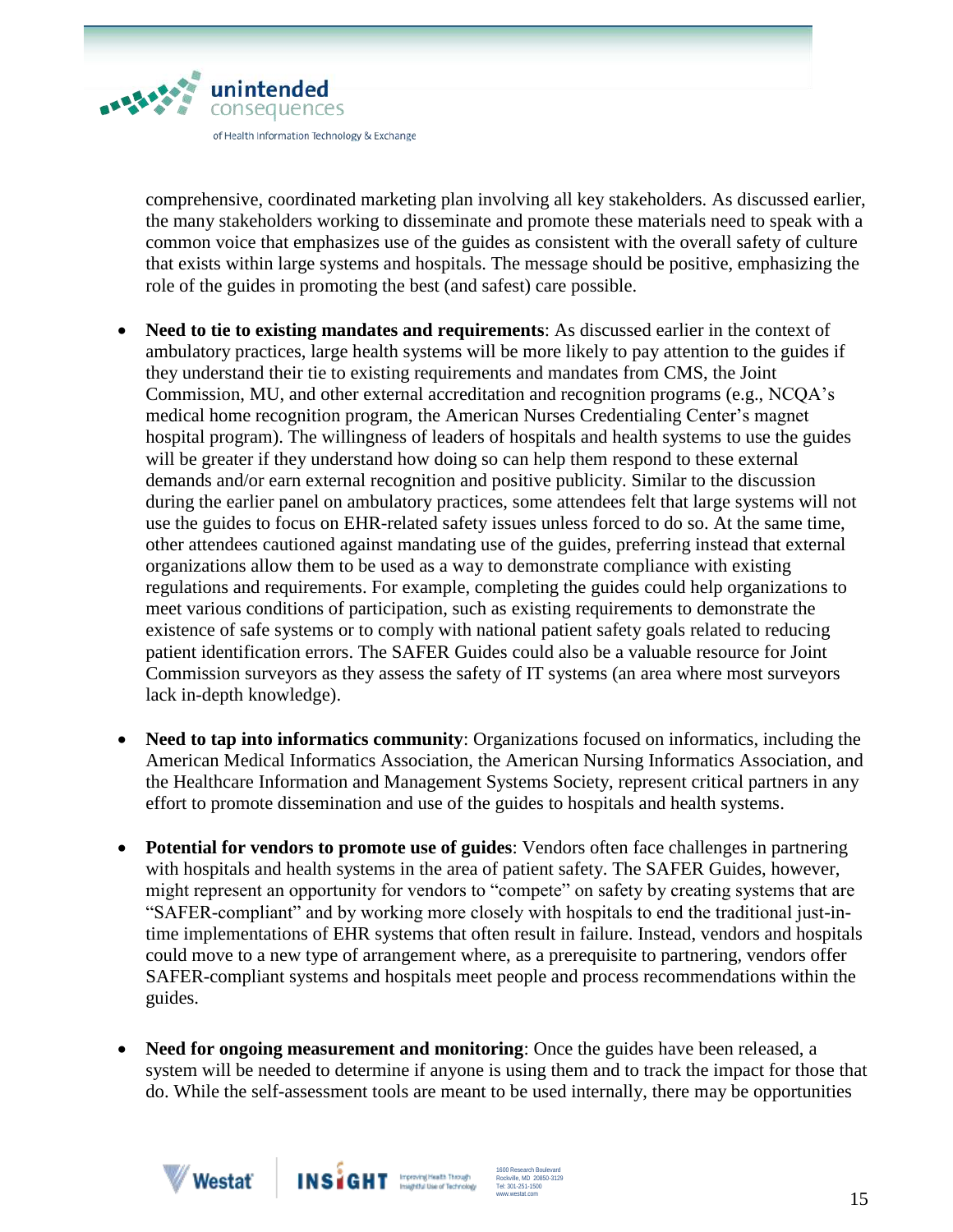

for some benchmarking across institutions so that individual users can determine where they are performing well or not well versus groups of peers. (Data from other organizations would be blinded to protect confidentiality.) ACP's Practice Advisor product might be able to integrate this type of benchmarking.

# **The Role of EHR Developers in Promoting Dissemination and Use**

Zach Hettinger, MD, MS, Director of Informatics Research at the National Center for Human Factors Engineering in Healthcare at the MedStar Institute for Innovation, led an interactive discussion on the role of EHR developers in integrating SAFER Guide recommendations into their systems and in promoting dissemination and use of the guides among clients. Key points are outlined below:

- **Near-term opportunity to integrate SAFER recommendations into systems**: With the impending roll-out of the second round of MU requirements, developers must refine and upgrade their systems and software in 2014. This requirement gives them an opportunity to incorporate SAFER Guide recommendations and then talk to their clients about these enhancements. Going forward, each upgrade cycle can be viewed as an opportunity to engage in this same process.
- **Need to articulate how recommendations are integrated**: Vendors should consider developing educational materials that explain to provider organizations how and where their systems incorporate various SAFER Guide recommendations.
- **Need for standardization**: As upgrades occur, vendors have an opportunity to push for greater standardization of products on the front end. The goal is to strive for consistency across platforms, even if users then engage in adaptation and customization at the local site level. To succeed in standardization efforts, vendors need to come together and agree on common approaches to various issues, such as patient identification, system interfaces, and the like.
- **Request for greater clarification**: While some SAFER Guide recommendations are quite clear and specific, others remain open for interpretation.
- **Need to work through professional associations**: Providers may not react well to directives from vendors telling them to behave in a certain manner with respect to implementation and use of EHR systems. However, the same message may be better received if it comes from a respected professional association, such as ACP or AAFP.
- Need for ongoing monitoring and feedback by users to vendors: Developers need regular feedback from users on the pros and cons of various features, such as how well the alert systems are working, including the degree to which users pay attention to or ignore such alerts.





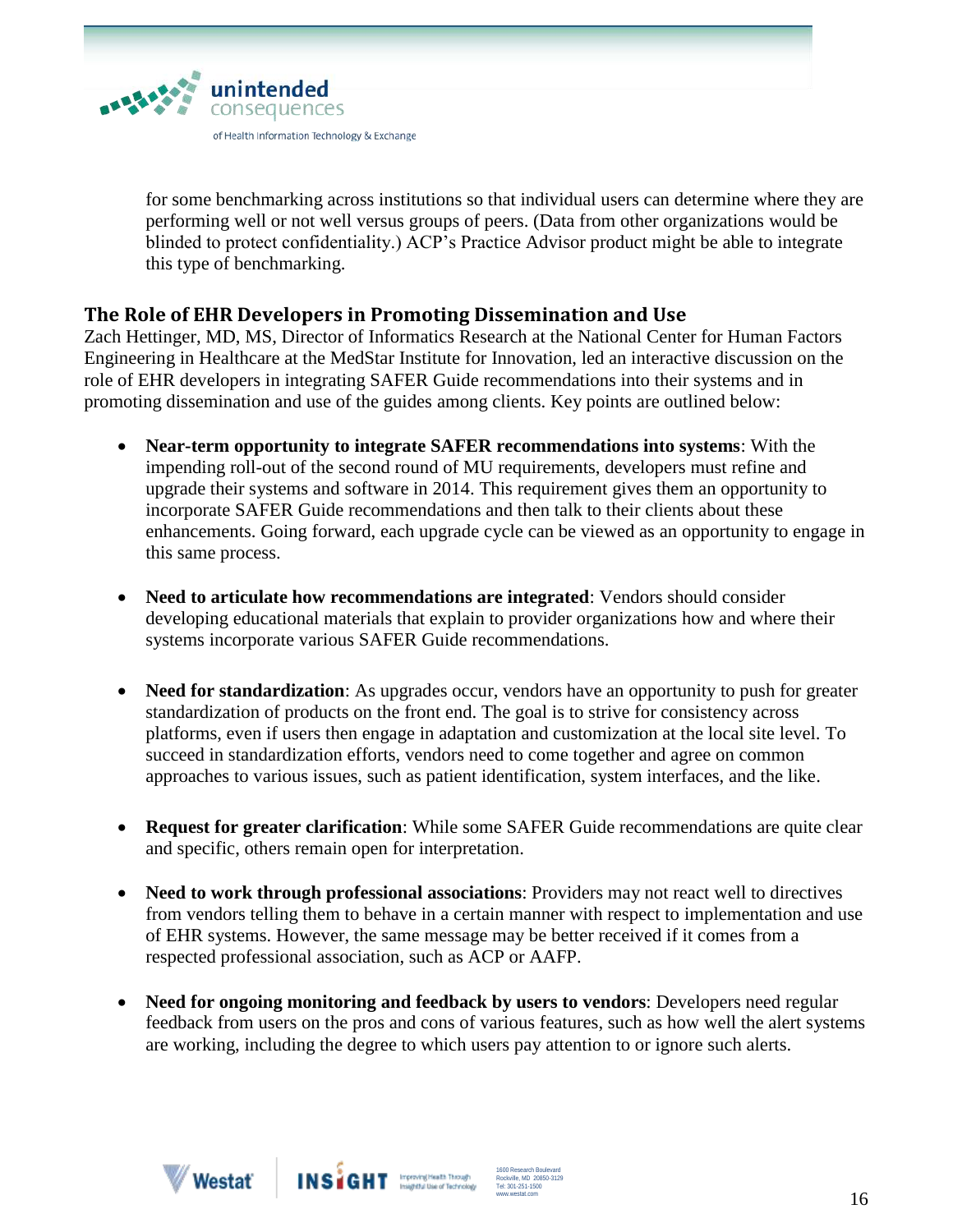

 **Need for reliable resources, including best practices**: Vendors can support providers by helping them run reports to identify major EHR-related safety issues (e.g., how often outages occur) and/or by hosting links to reliable resources to help manage these issues, such as best practices related to medication safety and configuring and handling alerts.

# **Conclusion and Next Steps**

Ms. Kenyon closed the meeting by expressing appreciation to attendees for their valuable input and by thanking everyone on the project team for their hard work and dedication throughout the process, including the Westat team, Dr. Sittig, Dr. Singh, Dr. Ash, and everyone else who worked diligently to develop, test, and refine the guides. She asked representatives of organizations planning to pilot test and/or prototype the guides to keep ONC and Westat informed of their plans, and to report on their experiences in using them. She also called on developers to report on their efforts to disseminate the guides to clients, and to incorporate SAFER Guide recommendations into their systems. Feedback can be funneled through Lois Olinger, MA, Project Director at Westat.

Given the clear message from this meeting that the guides are useful and will be used, Ms. Kenyon plans to work with her colleagues at ONC and AHRQ to determine appropriate next steps, including coordination of a marketing plan to accompany the roll-out. One issue that remains unclear is the appropriate tradeoff between pushing for standardization and allowing experimentation. The goal is not to push for new regulations or mandates, but rather to strike the appropriate balance between developing best practices and common approaches while still "letting a thousand flowers bloom."



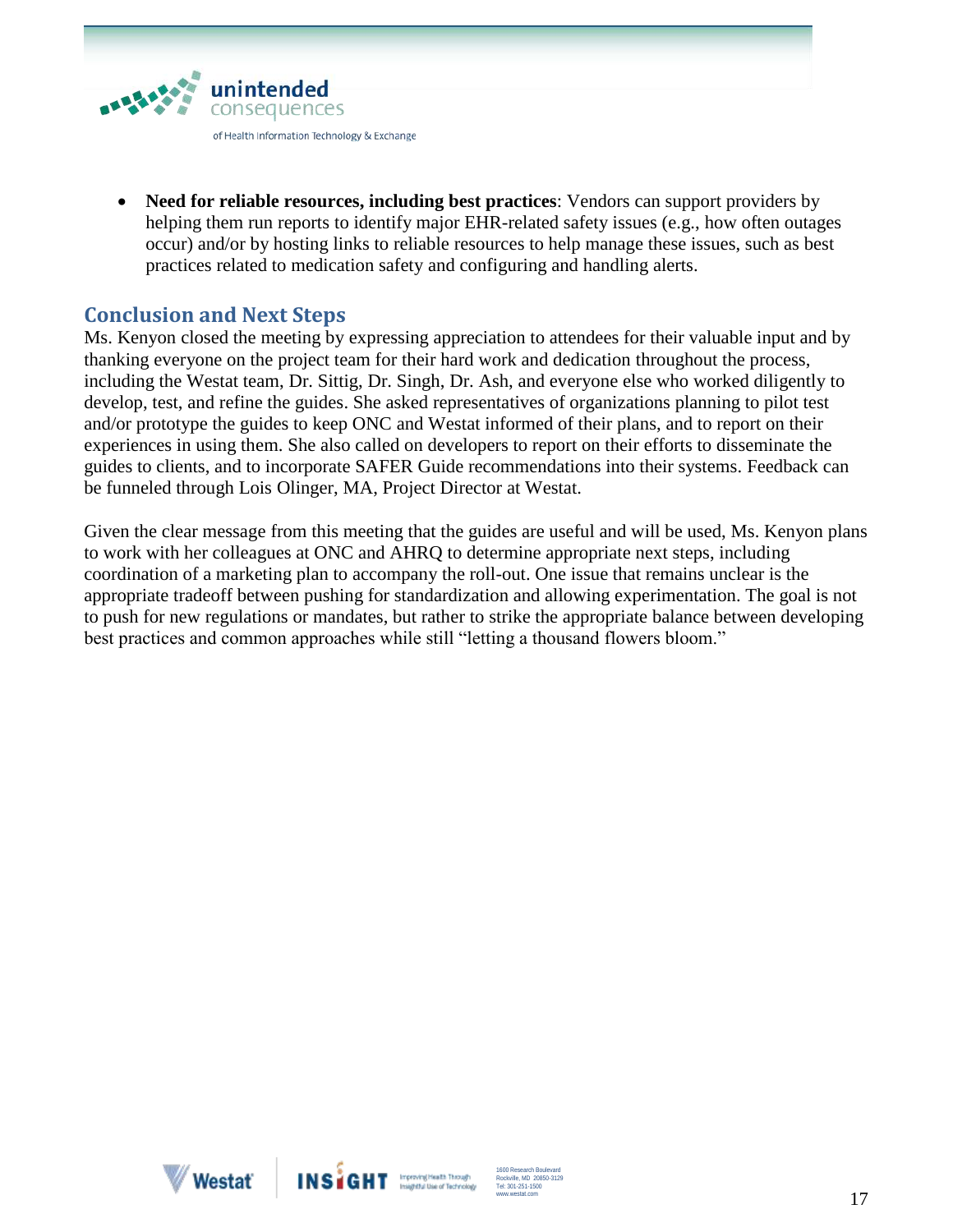

# **Appendix A: List of Attendees**

# *EHRA Representatives*

# **Allscripts**

Tobias C. Samo, MD, FACP, Chief Medical Officer

### **NextGen**

• Sarah T. Corley, MD, FACP, Chief Medical Officer

# **QuadraMed**

• Richard W. Landen, MBA, MPH, Director of Regulatory Affairs

### **Siemens Medical Solutions**

• Marilyn S. Waxberg, MS, MBA, Director Quality and Regulatory Affairs

# *Liability Representatives*

### **AHSRM**

Susan Boisvert, BSN, MHSA, CPHRM, Clinical Risk Management Consultant

# **CRICO**

• Carol Keohane, BSN, RN, Assistant Vice President,

#### **PIAA**

P. Divya Parikh, MPH, Director, Research and Risk Management

# *Quality Oversight/Patient Safety Organizations*

# **CHPSO**

Rory Jaffe, MD, MBA, Executive Director

#### **ECRI**

- Ronni P. Solomon, JD, Executive Vice President and General Counsel\*
- Karen P. Zimmer, MD, MPH, FAAP, Medical Director, Patient Safety, Quality, and Risk Group

# **ISMP**

Christina Michalek, PharmD, FASHP, Medication Safety Specialist

#### **Joint Commission**

Gerard M. Castro, MPH, Project Director, Patient Safety Initiatives



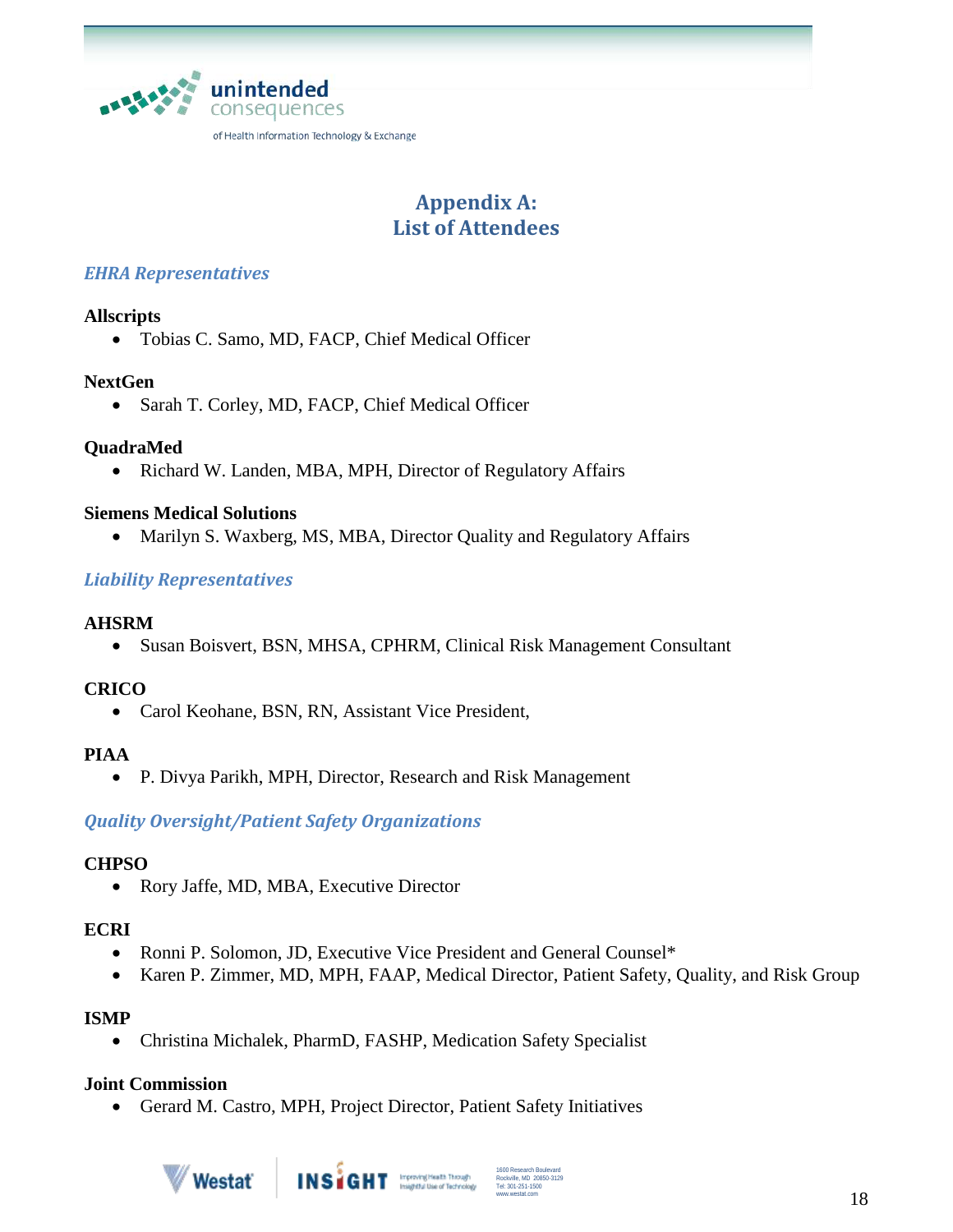

#### **NPSF**

Tejal Gandhi, MD MPH, President

#### **Pascal Metrics**

- David Classen, MD, Chief Medical Officer
- Drew Ladner, MBA, MA
- Sarah Pratt, MHA

# *Provider Representatives*

#### **AAFP**

• Jason M. Mitchell, MD, Director, Center for Health Information Technology

# **ACP**

Michael S. Barr, MD, MBA, FACP, Senior Vice President, Division of Medical Practice

### **AHA**

Chantal Worzala, PhD, Director of Policy

#### **AMA**

• Matt Reid, MS, CHC, CPHIMS, Senior Health Information Technology Consultant

# **ANA**

Darryl W. Roberts, PhD, MS, RN, Senior Policy Fellow

### **ANIA**

• Patricia P. Sengstack, DNP, RN-BC, CPHIMS, President

#### **MGMA**

- Robert Tennant, MA, Senior Policy Advisor, Health Informatics
- David N. Gans, MSHA, FACMPE, Senior Fellow Industry Affairs\*

#### *Informatics Organizations*

#### **AHIMA**

• Meryl Bloomrosen, MBA, RHIA, FAHIMA, Vice President, Public Policy

#### **AMIA**

Ross Martin, MD, MHA, Vice President, Corporate Relations and Business Development

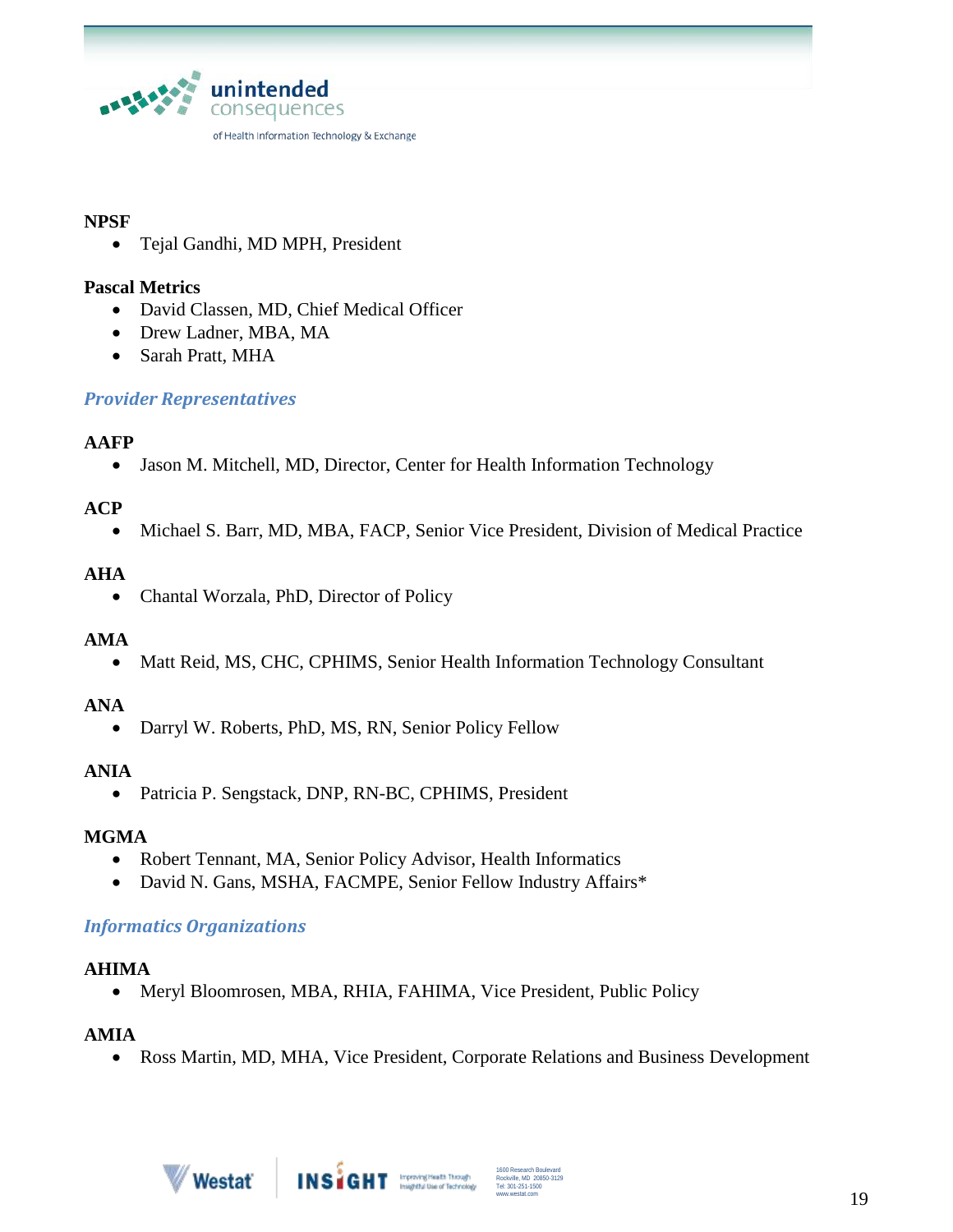

### **CHIME**

 Russell P. Branzell, FCHIME, CHCIO, President and Chief Executive Officer Large Health Systems

### **HCA**

Carl Vartian, MD, MS, Chief Medical Information Officer, Gulf Coast Division

### **MedStar**

- Rollin J. (Terry) Fairbanks, MD, MS, FACEP, Director, National Center for Human Factors Engineering in Healthcare
- Zach Hettinger, MD, MS, Director of Informatics Research

### **Weill Cornell Medical College**

Rainu Kaushal, MD, MPH, Director, Center for Healthcare Informatics and Policy

### **Wellspan**

R. Hal Baker, MD, Senior Vice President, Clinical Improvement, Chief Information Officer

# *Federal Representatives:*

#### **ONC**

- Kathy Kenyon, JD, MA, Project Officer and Senior Policy Analyst, Office of Policy and Planning
- Amy Helwig, MD, Medical Officer, Office of the Chief Medical Officer
- David Hunt, MD, FACS, Medical Officer, Office of the Chief Medical Officer
- Karson Mahler, JD, Policy Analyst, Office of Policy and Planning
- LaVerne Perlie, RN, MSN, Nurse Consultant, Office of the Chief Medical Officer
- Sandra Rausch, MS, RN, Nurse Consultant, Office of the Chief Medical Officer
- Steven Posnack, MHS, MS, Director, Federal Policy Division, Office of Policy and Planning

# **AHRQ**

• Jon White, MD, Director, Health Information Technology Portfolio

#### **VA**

- Dani Hoover, MD, MPH, Patient Safety Physician, VA National Center for Patient Safety
- Jeanie Scott, CPHIMS, Director, Informatics Patient Safety, VHA Office of Informatics and Analytics/Health Informatics

# **CMS**

- Paula DiStabile, RN, MSN, JD, Nurse Consultant
- Captain Lisa Marunycz, RN, MBA, Senior Health Insurance Specialist